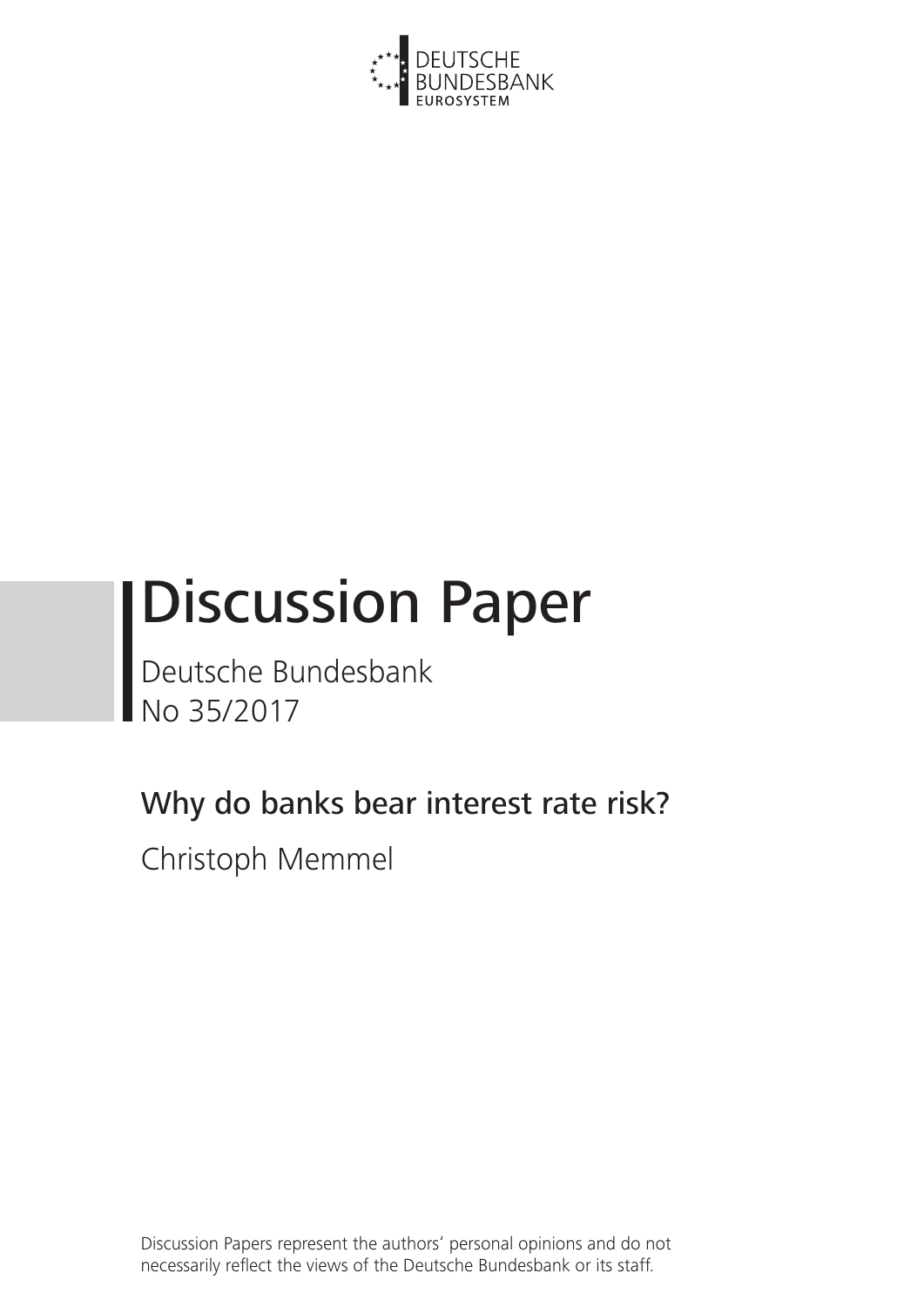**Editorial Board:**

 Daniel Foos Thomas Kick Malte Knüppel Jochen Mankart Christoph Memmel Panagiota Tzamourani

Deutsche Bundesbank, Wilhelm-Epstein-Straße 14, 60431 Frankfurt am Main, Postfach 10 06 02, 60006 Frankfurt am Main

Tel +49 69 9566-0

Please address all orders in writing to: Deutsche Bundesbank, Press and Public Relations Division, at the above address or via fax +49 69 9566-3077

Internet http://www.bundesbank.de

Reproduction permitted only if source is stated.

ISBN 978–3–95729–410–4 (Printversion) ISBN 978–3–95729–411–1 (Internetversion)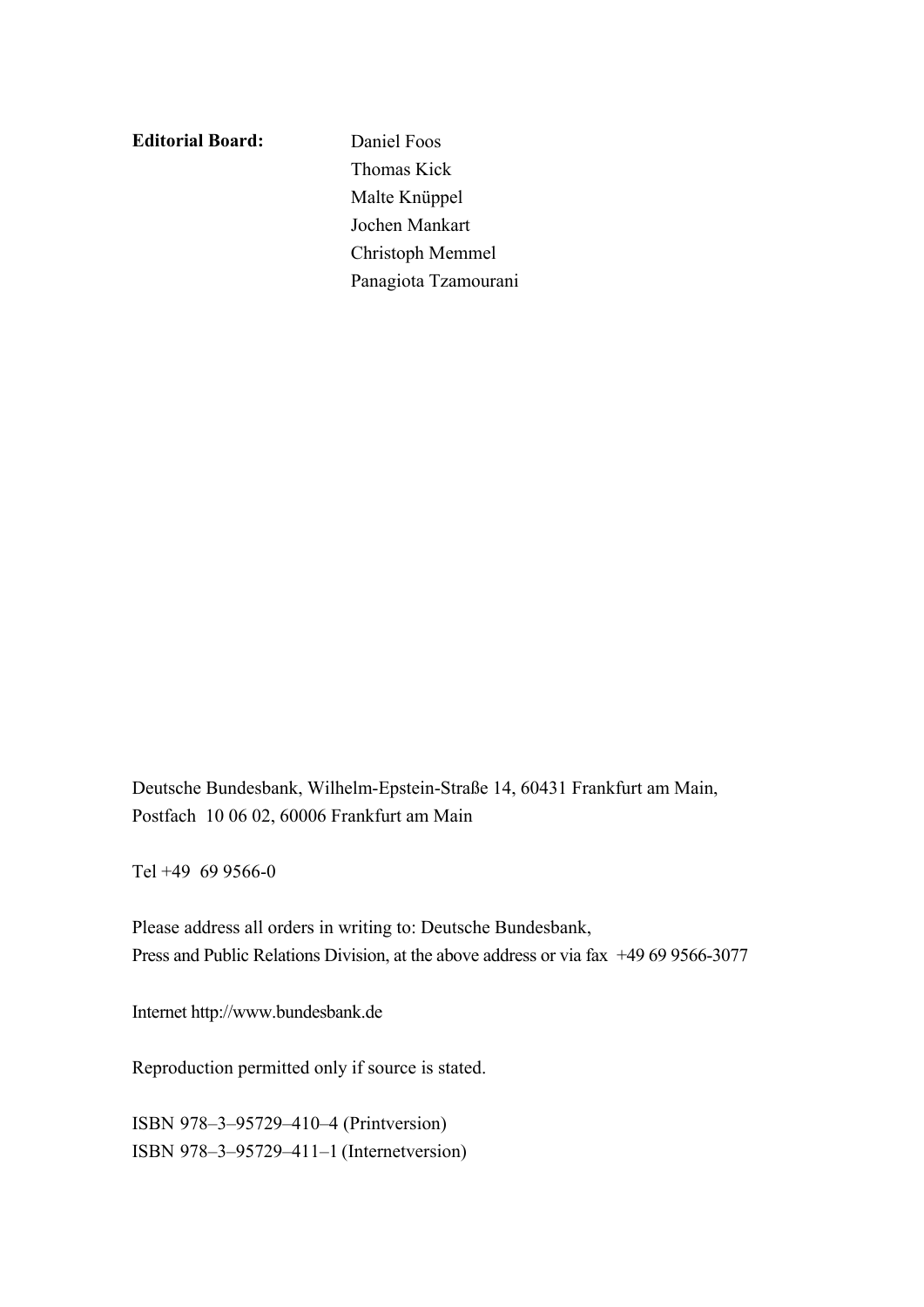## <span id="page-2-0"></span>Non-technical summary

## Research Questions

Interest rate risks in banks arise if the fixed interest periods of their assets differ from the ones of their liabilities. This paper is about the question of why banks bear interest rate risk in the first place, because banks could completely hedge this risk with suitable derivatives.

## Contribution

It is often said that the bearing of interest rate risk is a part of the banking business and that – at least in the past – credit and interest rate risk could not be completely separated when granting loans. In this paper, two additional reasons are given, namely a long optimization horizon of a part of the banks and the hedging of earning risks arising from a decline of the interest rate level. In an empirical study for the banks in Germany, we try to check the validity of the two additional reasons.

## Results

In the study, we find empirical evidence that banks with a longer optimization horizon bear more interest rate risk. Moreover, banks seem to bear interest rate risk in order to hedge earnings risk resulting from a decline in the interest rate level. The stronger a bank is exposed to the earnings risk, the higher its exposure to interest rate risk is.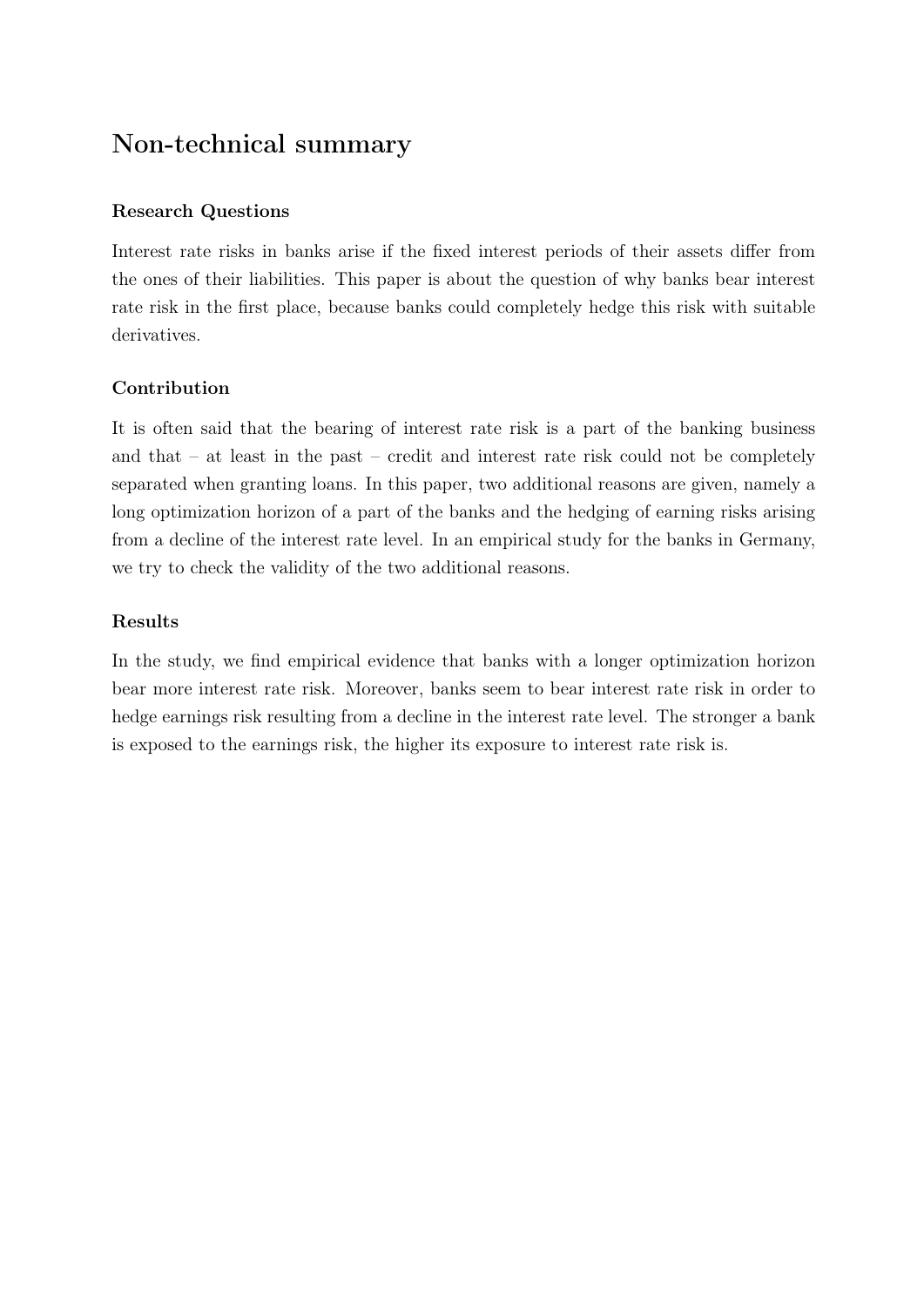## Nichttechnische Zusammenfassung

## Fragestellung

Zinsänderungsrisiken bei Banken entstehen, wenn die Zinsbindungsfristen ihrer Vermögensgegenstände von denen ihrer Verbindlichkeiten abweichen. Dieses Papier widmet sich der Frage, warum Banken überhaupt Zinsänderungsrisiken eingehen, denn sie könnten ja auch dieses Risiko durch geeignete Finanzderivate vollständig vermeiden.

## Beitrag

Es wird häufig gesagt, dass das Eingehen von Zinsänderungsrisiken zum Bankgeschäft gehört und dass – zumindest in der Vergangenheit – bei der Kreditvergabe das Kredit- und das Zinsänderungsrisiko nicht vollständig getrennt werden konnten. In dem Papier werden zwei weitere Gründe für das Eingehen der Zinsänderungsrisiken aufgeführt, nämlich ein langer Optimierungshorizonts eines Teils der Banken und das Begrenzen von Ertragsrisiken aus einem Fallen des Zinsniveaus. In einer Studie für die Banken in Deutschland wird die Stichhaltigkeit der zwei zusätzlichen Gründe überprüft.

#### Ergebnisse

In unserer Studie finden wir empirische Belege dafür, dass eine Bank mit mutmaßlich langem Planungshorizont höhere Zinsänderungsrisiken eingeht als eine Bank mit mutmaßlich kurzem Optimierungshorizont. Auch scheinen Banken mit Hilfe der Zinsänderungsrisiken das Ertragsrisiko aus einem Sinken des Zinsniveaus zu begrenzen: Je stärker eine Bank diesem Ertragsrisiko ausgesetzt ist, desto höher sind ihre Zinsänderungsrisiken.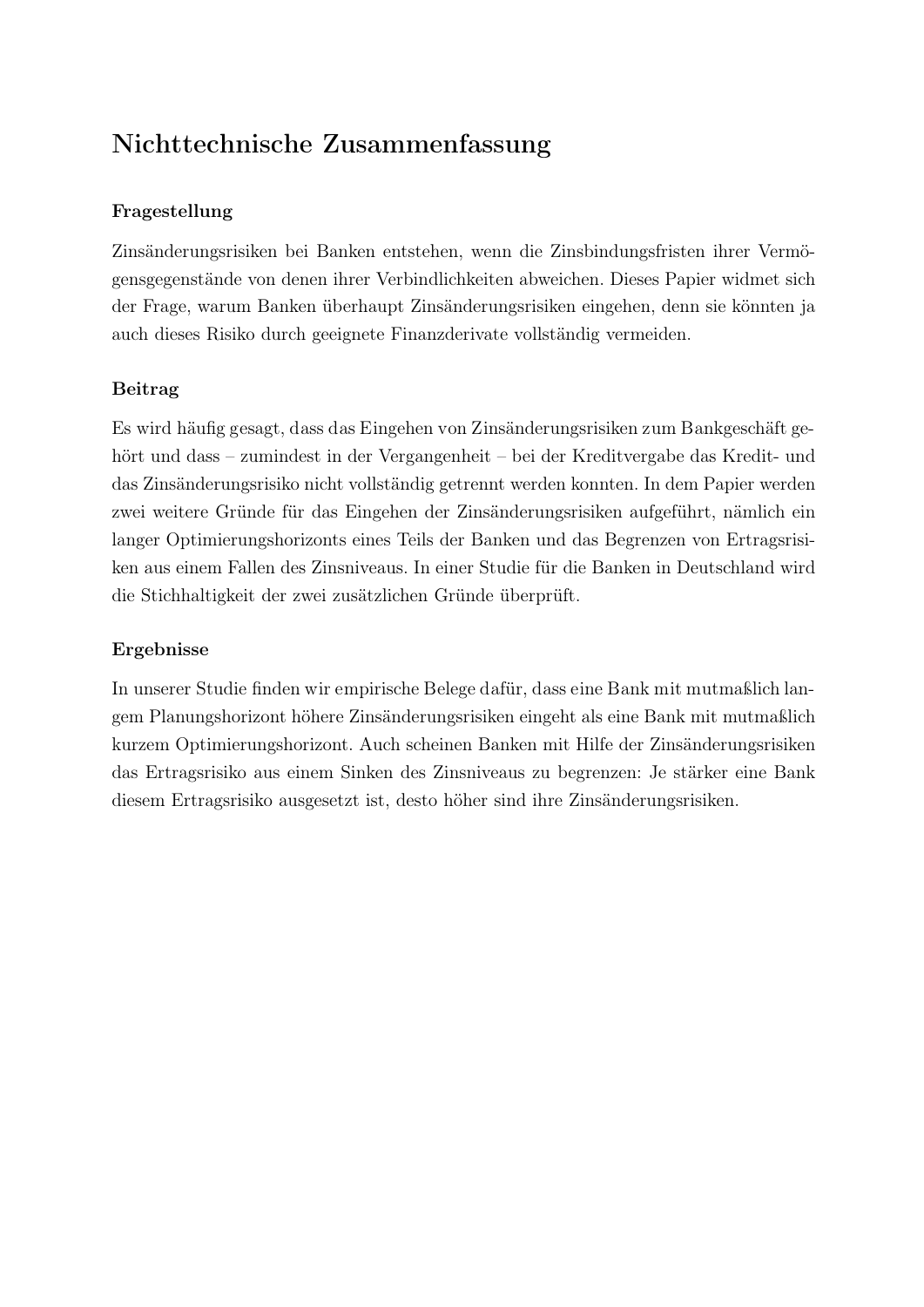#### Bundesbank Discussion Paper No 35/2017

## Why do banks bear interest rate risk?[∗](#page-2-0)

Christoph Memme[l](#page-2-0)†

#### Abstract

This paper investigates determinants of banks' structural exposure to interest rate risk in their banking book. Using bank-level data for German banks, we find evidence that a bank's exposure to interest rate risk depends on its presumed optimization horizon. The longer the presumed optimization horizon is, the more the bank is exposed to interest rate risk in its banking book. Moreover, there is evidence that banks hedge their earnings risk resulting from falling interest levels with exposure to interest rate risk. The more a bank is exposed to the risk of a decline in the interest rate level, the higher its exposure to interest rate risk.

Keywords: Interest rate risk, banks' business model, hedging

JEL classification: G21.

<sup>∗</sup>The author would like to thank Jérémie Bertrand, Ramona Busch, Yalin Gündüz, Kamil Pliszka, Peter Raupach, Edgar Vogel and Benjamin Weigert as well as the participants of the Bundesbank research seminar (Frankfurt, 2016) and of the French Finance Association (Valence, 2017) for their helpful comments. The views expressed in this paper are those of the author and do not necessarily reflect the opinions of the Deutsche Bundesbank.

<sup>†</sup>E-mail: christoph.memmel@bundesbank.de; phone: +49 (0) 69 9566 8531; Deutsche Bundesbank, Wilhelm-Epstein-Straße 14, 60431 Frankfurt.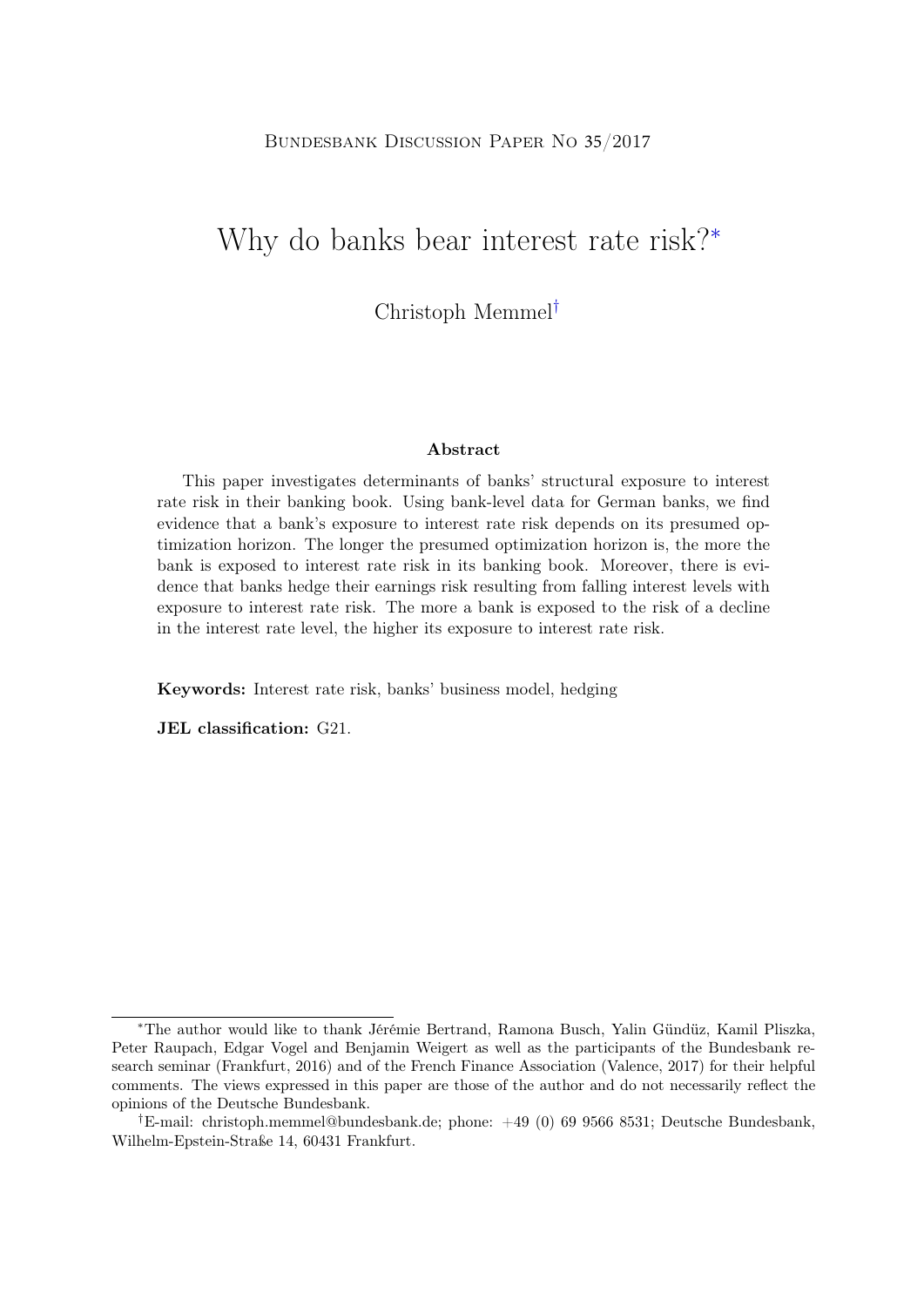## 1 Introduction

As a rule, the fixed interest periods of banks' assets do not exactly match those of their liabilities; the fixed interest periods on the asset side are usually longer than on the liability side. This mismatch exposes the banks to interest rate risk. Empirically, we find that interest rate risk is a material risk for many banks, but some banks have very little exposure to it.<sup>[1](#page-2-0)</sup> For instance in [Deutsche Bundesbank](#page-23-0) [\(2015\)](#page-23-0), it is shown that the exposure to interest rate risk for an average savings or cooperative bank in Germany is many times higher than the average exposure of other banks in Germany.

In the past, credit risk could not be easily separated from interest rate risk so that exposure to this risk, given the long fixed interest periods of housing loans in Germany, was a byproduct of the loan granting business. Today, since financial instuments to hedge the interest rate risk are wide-spread, it may be that banks bear this risk because it is customary, because hedging with interest rate swaps is costly, or in order to avoid adjustments to their business models and earn the risk premium from term transformation. [Busch and Memmel](#page-23-1) [\(2016\)](#page-23-1) show that this risk premium amounted to roughly one third of the net interest income for the average German bank in 2012 and 2013.

In this paper, two additional reasons for banks' exposure to interest are investigated. First, interest rate risk differs from other risks, especially in the manner in which it depends on the horizon: A ten-year government zero-bond is risk-free – as long as the investment horizon is exactly ten years. If this horizon is, say, a month or one year, the ten-year government zero-bond is risky, not because of its credit risk, but due to its interest rate risk. Accordingly, a bank may appear to be exposed to interest rate risk if one looks at the current present value changes of its equity, but from a perspective of a horizon of several years, it may be exposed to less or even zero interest rate risk. If a bank has a long optimization horizon, it does not perceive current present value changes of its equity as a substantial risk. This paper argues that a bank's business model determines its optimization horizon: Banks with a strong capital market orientation are supposed to have a short optimization horizon whereas banks with a traditional business model are expected to have a longer optimization horizon.

Second, interest rate risk may serve a bank for hedging purposes. In the event of a fall in interest rates, a bank's immediate net interest margins tend to increase, mirroring present value gains of its equity. However, in the long run, this fall in interest rates is believed to lead to lower net interest margins. Hence, in the event of a fall in interest rates, a bank gains as immediate net interest margins rise, but also loses as its long-term net interest margins deteriorate. A bank can change its exposure to interest rate risk relatively easily and thereby the extent to which a decrease in the interest rate level benefits its immediate net interest margins. By contrast, the long-term net interest margin depends on its asset and liability composition which cannot be adjusted without changing the bank's business model. If the aim is to stabilize its net interest margin in the mid-term, a bank may choose a level of interest rate risk such that the positive effect on the mid-term net interest margins of a fall in the interest rates and the negative effect tend to cancel each other out, leading to a reduction in the variance of the bank's mid-term net interest

<sup>&</sup>lt;sup>1</sup>Note that whenever we refer to the banks' interest rate risk exposure in this paper we have their interest rate risk in the banking book in mind, i.e. the interest rate risk resulting from the banks' traditional business and not from their trading activities.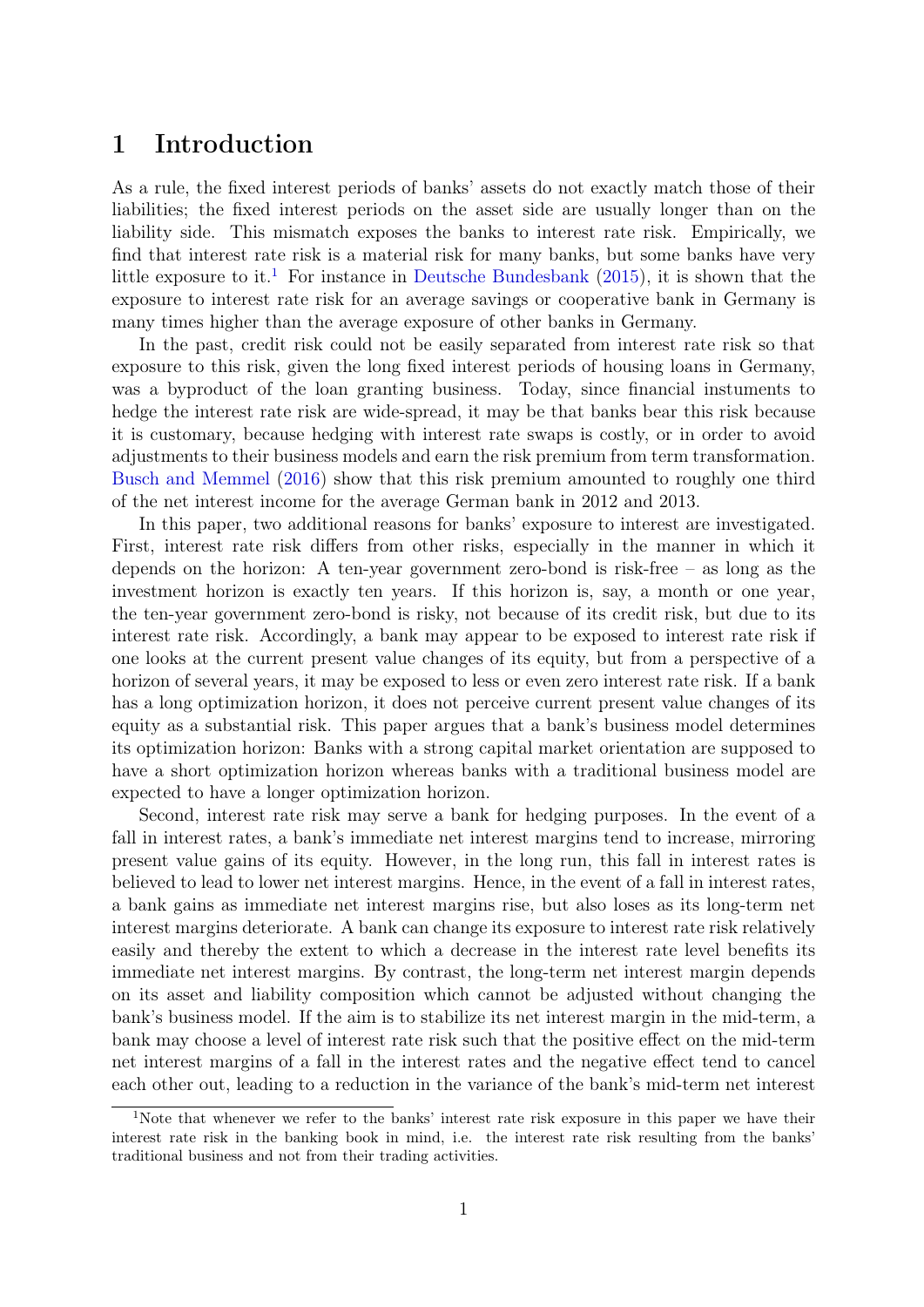margin. In the current low interest rate environment, where the interest rate level has been falling for the last years, this argument is echoed. It has been suggested that the banks in Germany have benefited from loans with relatively high coupons granted in the past and that these loans, which are maturing now or will do so in the near future, have delayed the impact of the low interest environment.

The aim of this paper is twofold: First, the argument according to which a bank's optimization horizon determines its exposure to interest rate risk is theoretically grounded and, second, empirical evidence is sought concerning the banks' structural exposure to interest rate risk.

In our empirical study for the German banks for the period 2011Q4 to 2016Q1, we find evidence that a bank's perception of and exposure to interest rate risk depends on the presumed optimization horizon. The longer the presumed optimization horizon is, the more the bank is exposed to interest rate risk in its banking book. Moreover, there is evidence that banks hedge the earnings risk resulting from falling interest levels with exposure to interest rate risk: The more a bank is exposed to the risk of a decline in the interest rate level, the higher its exposure to interest rate risk.

The paper is structured as follows: In Section [2,](#page-6-0) a brief overview of the literature in this field is given. The theoretical and empirical models are described in Section [3.](#page-7-0) In Section [4,](#page-15-0) the data that is used is explained and, in Section [5,](#page-18-0) the empirical results are given. Section [6](#page-20-0) concludes.

## <span id="page-6-0"></span>2 Literature

This paper contributes to the literature of the banks' strategic choice of their interest rate risk exposure. To our knowledge, we are the first to theoretically show that the length of a bank's optimization horizon has an impact on the bank's perception of the risk in its interest rate risk positions, and, in our study for the German banks, we find empirical evidence that banks with a presumably longer optimization horizon structurally bear more interest rate risk, measured by the present value changes in its assets and liabilities. Moreover, [Schrand and Unal](#page-24-0) [\(1998\)](#page-24-0) find that US banks have an internal risk budget that they allocate to the various risks, especially to credit and interest rate risk. In our empirical study, we find for German Banks as well that they act as if they have an internal risk budget.

If, for banks, interest rate risk were nothing other than a tradeable market risk, they would – according to the framework of [Froot and Stein](#page-23-2) [\(1998\)](#page-23-2) – completely hedge this risk. However, the literature on the effects of an interest rate shift on a bank's net interest margin casts doubt on the assumption that banks' interest rate risk is a completely tradeable market risk. Especially, the long-run effects of a parallel shift in the term structure on a bank's net interest margin would be zero if interest rate risk were solely a tradeable market risk for banks. [Alessandri and Nelson](#page-23-3) [\(2015\)](#page-23-3) find in a theoretical model – and confirm their theoretical results in an empirical study for UK banks – that, in the long run, a bank's net interest margin positively depends on the level of interest rates. In the short run, however, a rise in interest rates compresses the net interest margin. This compression is also found in the theoretical model developed by [Dell'Ariccia, Laeven, and](#page-23-4) [Marquez](#page-23-4) [\(2014\)](#page-23-4), where a less than complete pass-through to the loan rates is responsible for the decline in the net interest margin as a consequence of a rise in the interest rate.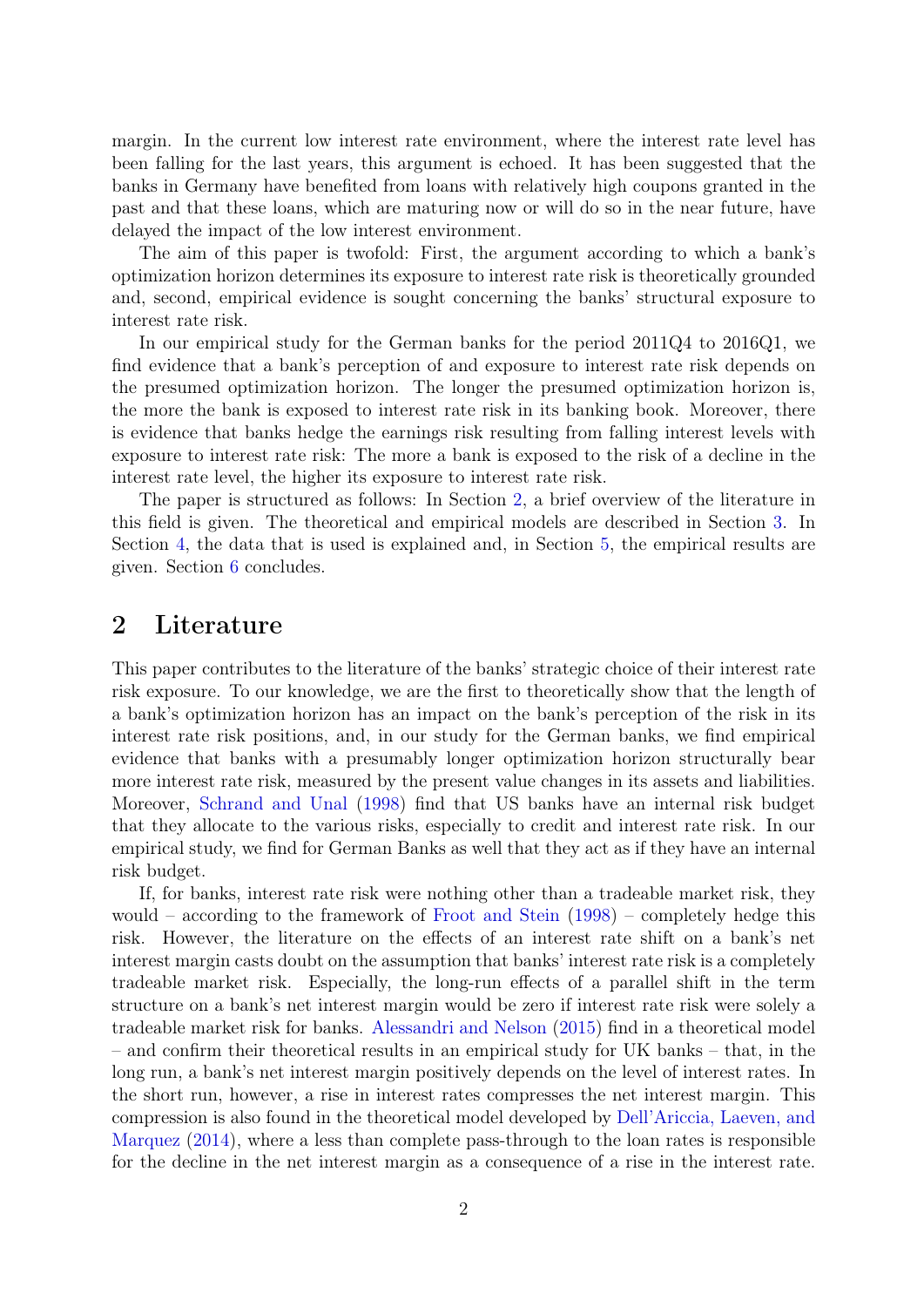In his study for ten developed countries, [English](#page-23-5) [\(2002\)](#page-23-5) finds mixed results concerning changes in the short and long-term interest rate. By contrast, [Albertazzi and Gambacorta](#page-23-6) [\(2009\)](#page-23-6) and [Bolt, de Haan, Hoeberichts, Oordt, and Swank](#page-23-7) [\(2012\)](#page-23-7) carry out empirical studies for banks in industrialized countries and find a positive relationship between longterm interest rates and the banks' net interest income. [Claessens, Coleman, and Donnelly](#page-23-8) [\(2017\)](#page-23-8) find in their study for 47 countries that the banks' net interest margins increase by 8 basis points per 100 basis points increase in the interesat rate level. In their empirical study for the German banking system, [Busch and Memmel](#page-23-9) [\(2017\)](#page-23-9) also find that, in the long run, an increase in the interest rate level is beneficial for the banks' net interest margin. In addition, they find that, in the short run, this increase compresses the net interest margin. They estimate that the critical horizon where the effect of a change in the interest rate level is zero is around 1.5 years. All in all, there is theoretical and empirical evidence that the effect of changes in the interest rate level depends on the horizon: In the short run, an increase in the interest rate level compresses the net interest margin, mirroring net present value losses, and in the long run, an increase in the interest rate level leads to a higher net interest margin, presumably due to a higher long-run pass-through on the asset side than on the liability side. In our empirical study, we find evidence that German banks use these differing effects for hedging purposes, meaning that they hedge the risk of a decline in their far future net interest margin by exposure to interest rate risk. To our knowledge, we are the first to investigate this issue in an empirical study.

The issue of the banks' exposure to interest rate risk has a structural and a more tactical aspect. Most of the empirical studies in this field use the time dimension which has a strong connection to to the tactical aspect (an example of an exception is [Angbazo](#page-23-10) [\(1997\)](#page-23-10)). In our paper, we focus on the structural differences between banks, i.e. the variation in the cross-section of the banks. We do so because it becomes apparent that, for many bank characteristics, most of the variation is between the banks and not in the time series.

In this paper, we try to be as exact as possible concerning the notions of interest rate risk on the one hand and the risk from maturity transformation on the other hand. Whereas interest rate risk is due to mismatches between the fixed interest periods on a bank's asset and liability side, the risk from maturity transformation arises from mismatches in the capital commitments on the respective sides. Interest rate risk and the risk from maturity transformation are often bundled together, especially where the fixed interest periods correspond to the periods of capital commitment. But even then, these two risks can be separated so that banks with little interest rate risk can be strongly engaged in maturity transformation as described by [Allen and Gale](#page-23-11) [\(1997\)](#page-23-11).<sup>[2](#page-2-0)</sup>

## <span id="page-7-0"></span>3 Modeling

#### 3.1 General remarks

The general setting of our empirical analyses is a regression to explain a bank's interest rate risk, where we measure the exposure to this risk using the Basel interest rate

<sup>2</sup>See [Vuillemey](#page-24-1) [\(2016\)](#page-24-1) for an overview of the banks' bearing of interest rate risk from a macroeconomic point of view.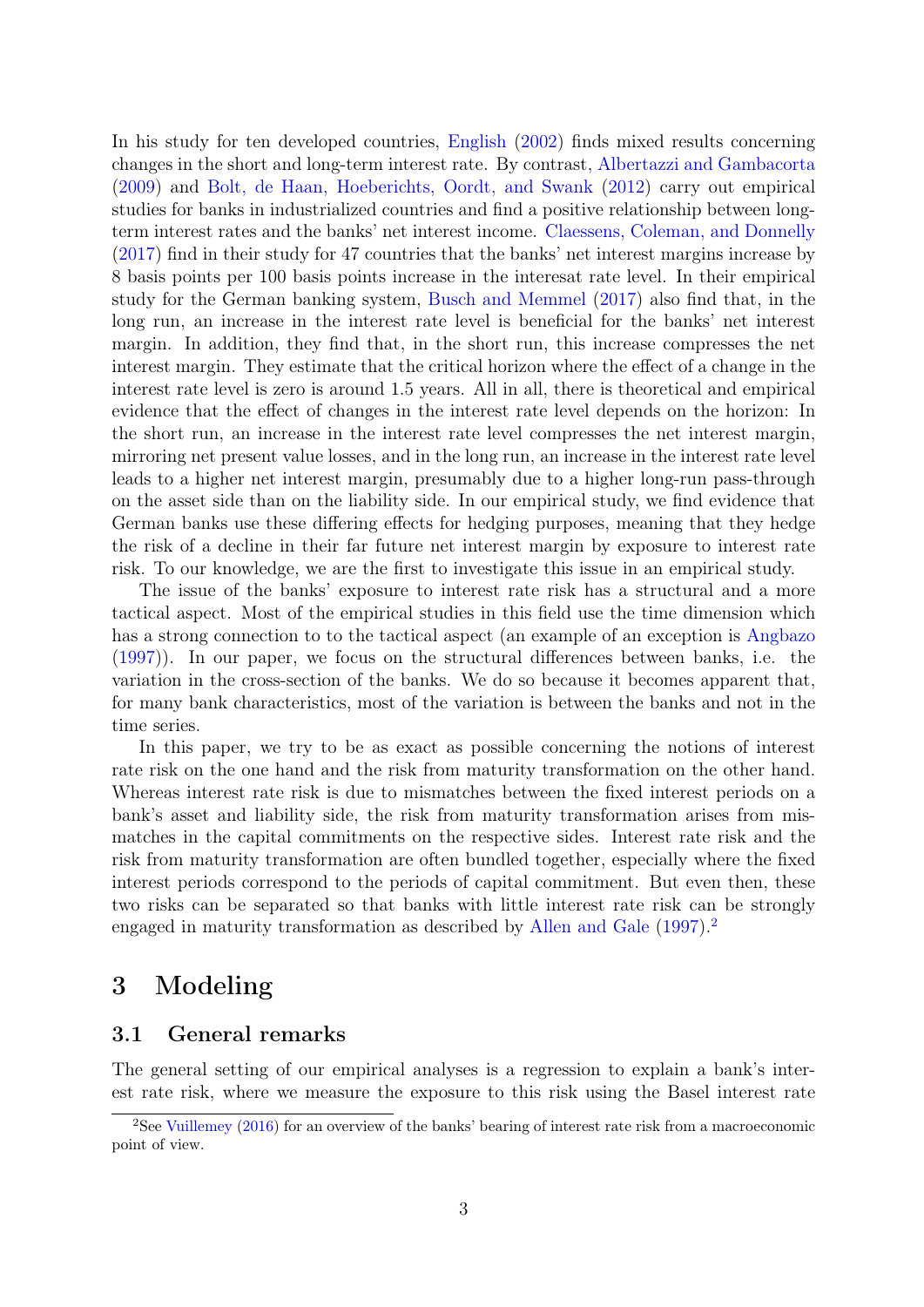coefficient, bic. This coefficient can be seen as a bank's present value losses due to a standardized interest rate shock, normalized with the bank's equity (see Section [4](#page-15-0) for a detailed description). In the paper, we show that the present value changes are not the only relevant measure for the banks' interest rate risk exposure. Nevertheless, we opted for this measure for the following reasons: First, the notion of risk implies that a shock has an immediate impact, rather than in the distant future as would be the case with other measures, for instance the long-run change of a bank's net interest margin. Second, it is objective in the sense that only the current positions of a bank, not its possible future margins, are accounted for.[3](#page-2-0) Third, this notion of interest rate risk is prevalent in the financial markets because, for instance, this risk can be hedged by standard financial instruments like interest rate swaps. Fourth, the risk measured like this is relevant because the taking of this risk is remunerated (see [Memmel](#page-24-2) [\(2011\)](#page-24-2) and [Busch and Memmel](#page-23-1)  $(2016)$ ).

To account for the fact that the exposure to interest rate risk may be determined by slowly changing, structural characteristics, we run a cross-sectional regression. Accordingly, as the explanatory variables mainly concern structural bank characteristics and therefore have their main variation in the cross section  $(i = 1, ..., N)$  and very little or no variation in the time series  $(t = 1, ..., T)$ , we use the following regression:

<span id="page-8-0"></span>
$$
bic_i = \alpha + \beta_1 \cdot x_{1,i} + \ldots + \beta_N \cdot x_{N,i} + \gamma_1 \cdot y_{1,i} + \ldots + \gamma_M \cdot y_{M,i} + \varepsilon_i \tag{1}
$$

where  $x_{1,i},...,x_{N,i}$  are bank-specific explanatory variables that will be characterized in the following subsections, and  $y_{1,i},..., y_{M,i}$  are control variables.

In our empirical study, we especially focus on the two additional determinants mentioned before, namely the optimization horizon and the hedging of earnings risks. We additionally include a measure for the entent of credit risk in a bank's assets  $(x_{1,i} = rwa\_ta_i)$ . The assumption is that banks have an internal risk budget that they allocate to either credit risk or interest rate risk, neglecting the fact that banks are exposed to other risks as well. Therefore, we expect the variable  $x_{1,i} = rwa_{i}ta_{i}$  to have a negative association with the exposure to interest rate risk. As control variables, we use a bank's capital ratio  $(y_{1,i} = CR_i)$ , its size  $(y_{2,i} = S_i)$  and its usage of interest rate swaps  $(y_{3,i} = swap_i)$ .

We do not claim to find a causal relationship to explain the level of the banks' interest rate risk exposure, as we do not have an experiment or other truly exogenous events at our disposal. Nevertheless, we believe that the explanatory variables are more or less exogenous (for instance the bank being a savings or cooperative bank), depend on a bank's location (for instance the bank's credit risk in its assets) or on its structural business model (for instance the bank products' long-run pass-through and having a trading book) or seem in other ways more difficult to change than the exposure to interest rate risk  $(bic)$ , so that the exposure to interest rate risk is rightly the left-hand variable in the regression  $(1)$ .

<sup>&</sup>lt;sup>3</sup>In addition, [English](#page-23-5) [\(2002\)](#page-23-5) argues that, according to theory, the change in economic (or present) value should be equal to the present value of the changes in the stream of future net interest incomes.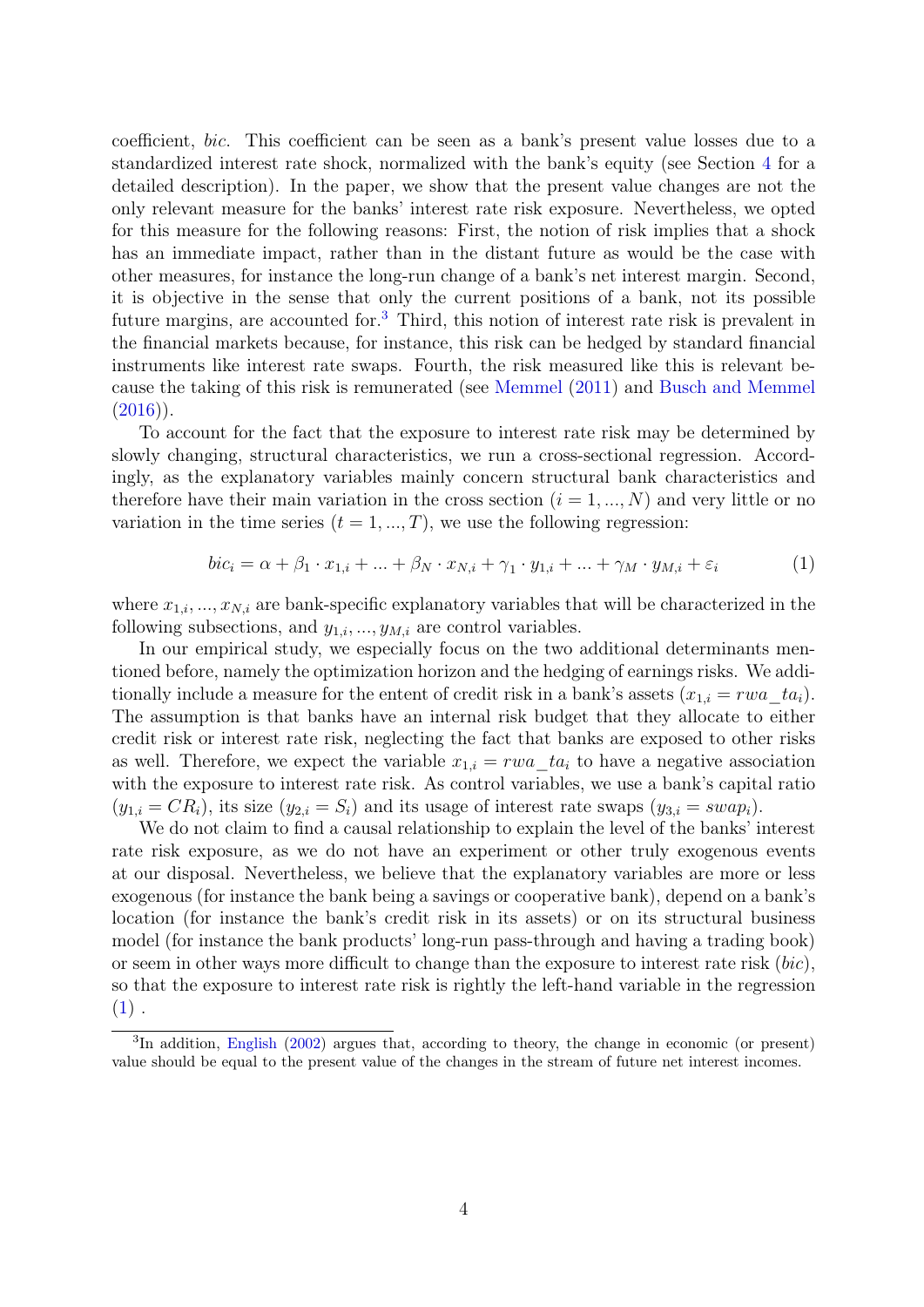<span id="page-9-0"></span>

In this figure, the log return standard deviations of a share and a zero-bond in dependence of the horizon t are depicted. The share price  $S_t$  follows a geometric Brownian motion:  $log(S_t/S_0) = \mu t + \sigma_S \sqrt{t \varepsilon}$ , where  $\mu$  is a drift term,  $\sigma_S = 0.25$  is the annualized return volatility and  $\varepsilon$  is standard normally distributed. The zero-bond (with price  $P_t$ ) has a maturity of  $T = 2$  years and the term structure of interest rates is assumed to be and to remain flat, but the level  $r_t$  (with annualized volatility  $\sigma_r = 0.1$ ) changes in the course of time:  $log(P_t/P_0) = r_0t - \sigma_r(T-t)$ √ the For horizons t that exceed the maturity  $T = 2$ : We assume a reinvestment in a new zero-bond with the same maturity  $T = 2$ .

## <span id="page-9-1"></span>3.2 Optimization Horizon

Interest rate risk has a special feature that makes it different to other risks, such as credit risk or stock market risk, namely that the riskiness of an asset non-monotonously depends on the horizon under consideration: A zero-bond (issued by a debtor of the highest creditworthiness) with a residual maturity of, say, two years is risk-free if a horizon of two years is considered, but risky if the horizon is different from two years.<sup>[4](#page-2-0)</sup> By contrast, the risk of a share usually monotonically increase if the horizon becomes longer. An example of this reasoning is depicted in Figure [1.](#page-9-0) To some extent, interest rate risk shares features with currency risk, where an amount in Swiss francs is risky for all investors except the Swiss ones.

In the following model, we aim to theoretically show that the length of the optimization horizon impacts the exposure to interest rate risk. In the model, we assume that an investor can only invest into zero-bonds of different maturities. For the ease of exposition, we resort to those basic instruments; but the model can be easily extended to portfolios of bonds so that the asset-liability-structure of banks can be captured. However, for the reason of keeping the model tractable, we neglect the side constraints that a bank has to

<sup>4</sup>The concept of the so-called "pull-to-par" effect (in the context of bonds) is closely related to the reasoning above.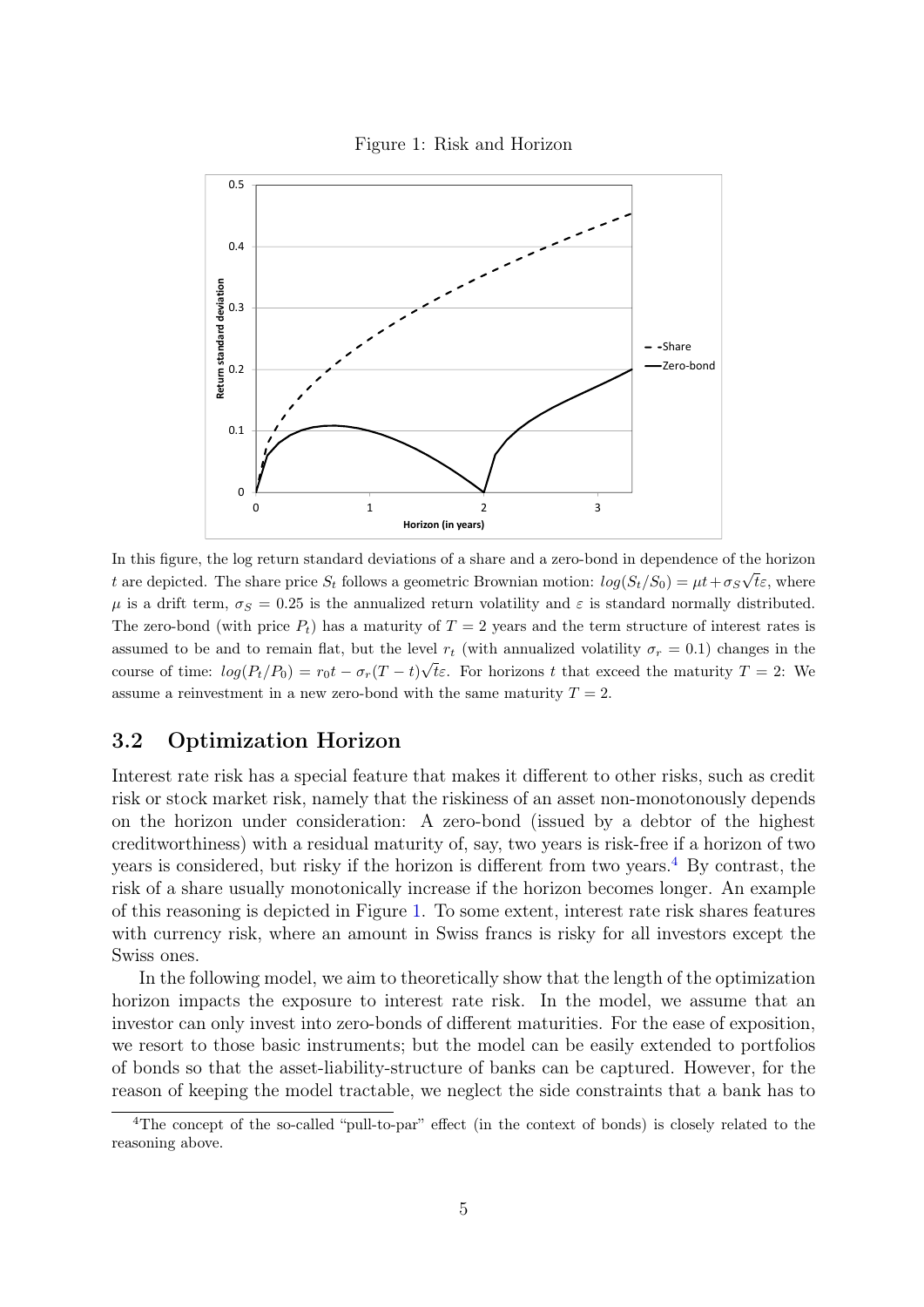be able to service its debts resulting from the deposits at any point in time.

Let  $B_t(s)$  be the value of a (credit) risk-free zero-bond in time t that pays in time s one euro. We consider two zero-bonds, namely  $B_t(1)$  and  $B_t(2)$ . In  $t = 0$ , investor i distributes his initial wealth  $W_{0,i}$  on the two zero-bonds, where  $k_i$  is his holding in the short-term zero-bond  $B_0(1)$ . Accordingly, his wealth  $W_{1,i}$  in  $t = 1$  is (with  $B_1(1) \equiv 1$ )

<span id="page-10-1"></span>
$$
W_{1,i} = k_i + \left(\frac{W_{0,i} - k_i \cdot B_0(1)}{B_0(2)}\right) \cdot B_1(2) \tag{2}
$$

and in  $t = 2$  (with  $B_2(2) \equiv 1$ )

<span id="page-10-0"></span>
$$
W_{2,i} = \frac{k_i}{B_1(2)} + \left(\frac{W_{0,i} - k_i \cdot B_0(1)}{B_0(2)}\right).
$$
 (3)

Unlike [Diamond and Dybvig](#page-23-12) [\(1983\)](#page-23-12), the investor is already certain in  $t = 0$  when he will consume. Therefore, he optimizes the expected utility of either the wealth in  $t = 1$  or in  $t = 2.5$  $t = 2.5$  We assume a utility function with constant absolute risk aversion  $\gamma_i$  for investor i:

$$
U_i = -exp(-\gamma_i \cdot W_{t,i})
$$
\n<sup>(4)</sup>

where – under the assumption of normally distributed wealth  $W_{t,i}$  – the expected utility can be obtained in a closed form solution; the function  $\phi_i^t$  with  $t = 1, 2$  describes the same preference ordering (see [Freund](#page-23-13) [\(1956\)](#page-23-13)):

<span id="page-10-3"></span>
$$
\phi_i^t = E(W_{t,i}) - \frac{\gamma_i}{2} \cdot var(W_{t,i}) \tag{5}
$$

Let us assume that  $B_1(2)$  is normally distributed:

<span id="page-10-2"></span>
$$
B_1(2) \sim N\left(E(B_1(2)), \sigma_B^2\right) \tag{6}
$$

Using the following approximation

<span id="page-10-4"></span>
$$
\frac{1}{a} \approx 2 - a \tag{7}
$$

which is relatively accurate for values of a of around  $1<sup>6</sup>$  $1<sup>6</sup>$  $1<sup>6</sup>$  we replace the term  $1/B<sub>1</sub>(2)$ by the term  $2 - B_1(2)$  in Equation [\(3\)](#page-10-0), consequently the wealth  $W_{2,i}$  in  $t = 2$  is also normally distributed.

Combining the expressions  $(2)$ ,  $(3)$ ,  $(6)$  and  $(5)$ , we obtain

$$
\phi_i^1 = k_i + \left(\frac{W_{0,i} - k_i \cdot B_0(1)}{B_0(2)}\right) \cdot E(B_1(2)) - \frac{\gamma_i}{2} \cdot \left(\frac{W_{0,i} - k_i \cdot B_0(1)}{B_0(2)}\right)^2 \cdot \sigma_B^2 \tag{8}
$$

and

<sup>6</sup>This approximation corresponds to the first-order Taylor approximation of the term  $1/a$  at  $a = 1$ .

<sup>&</sup>lt;sup>5</sup>In Appendix 1, we show how a bank optimizes its exposure to interest rate risk if the optimization horizon is continuous, and not discrete with only two possible values as in the case above. However, as we have only dummy variables in the empirical study to characterize the optimization horizon, we concentrate on the model above.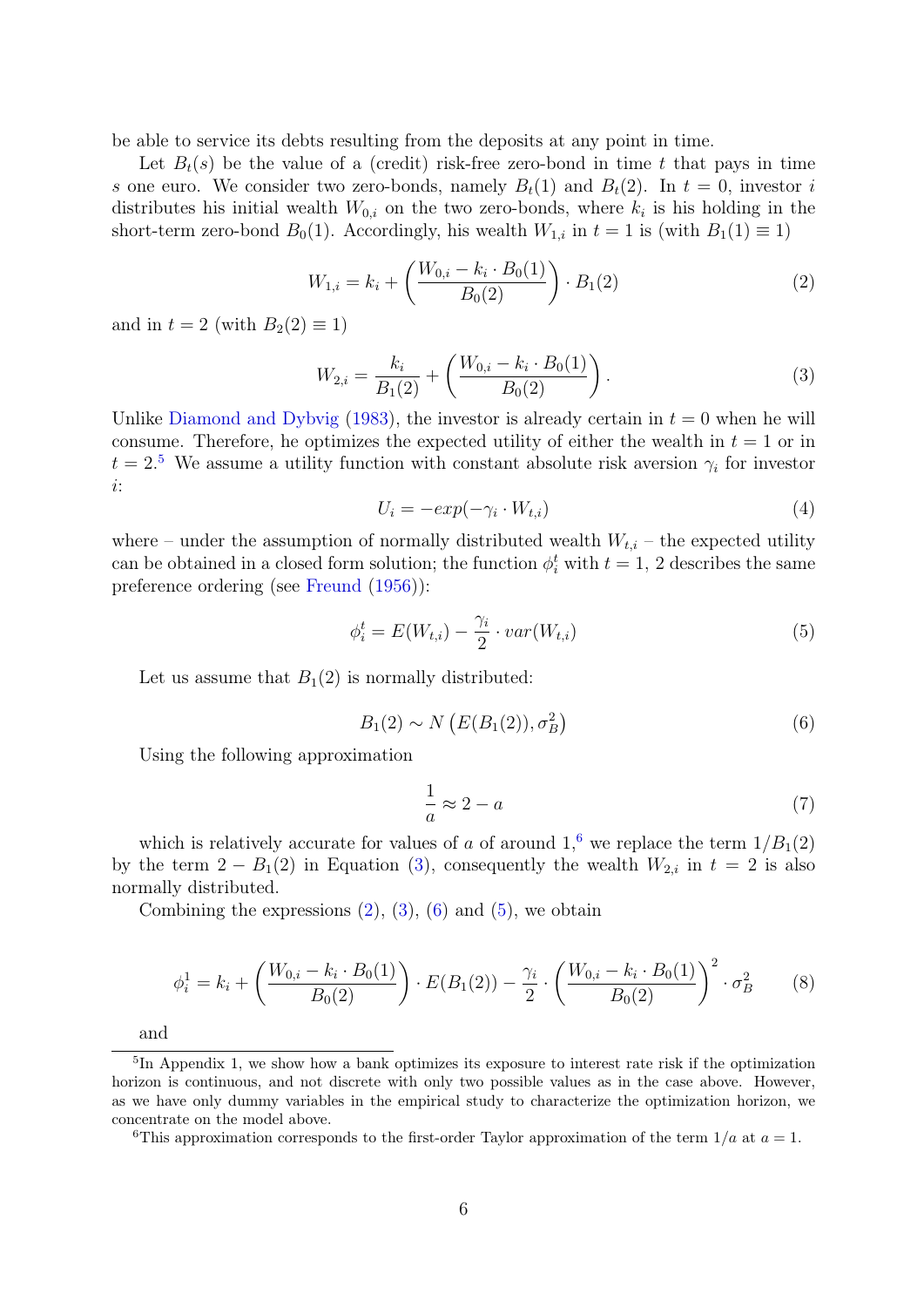$$
\phi_i^2 = k_i \cdot (2 - E(B_1(2))) + \frac{W_{0,i} - k_i \cdot B_0(1)}{B_0(2)} - \frac{\gamma_i}{2} \cdot k_i^2 \cdot \sigma_B^2,\tag{9}
$$

depending on whether investor i maximizes the expected utility of his wealth in  $t = 1$  or  $t = 2$ . The demand for the short-term asset zero-bond  $k_i^{d,t}$  $i^{a,t}$  is

<span id="page-11-1"></span>
$$
k_i^{d,1} = \frac{1 - \frac{B_0(1) \cdot E(B_1(2))}{B_0(2)}}{\gamma_i \cdot \sigma_B^2 \cdot \left(\frac{B_0(1)}{B_0(2)}\right)^2} + \frac{W_{0,i}}{B_0(1)}
$$
(10)

for an investor maximizing the expected utility of his wealth in  $t = 1$  and

<span id="page-11-0"></span>
$$
k_i^{d,2} = \frac{E(B_1(2)) \cdot \left(1 - \frac{B_0(1) \cdot E(B_1(2))}{B_0(2)}\right)}{\gamma_i \sigma_B^2}.
$$
\n(11)

for those maximizing their wealth in  $t = 2$ . In Equation [\(11\)](#page-11-0), we apply again the approximation of Equation [\(7\)](#page-10-4); this time, however, the other way around.

Several statements can be derived from Equations [\(10\)](#page-11-1) and [\(11\)](#page-11-0) where we interpret a higher value of  $k_i$  as having a lower exposure to interest rate risk. Note that the Basel interest rate coefficient bic is approximately proportional to the duration of the bank's equity (see Appendix 2). One can show that the duration  $D_i$  of the zero-bond portfolio from above can be written as  $D_i = a - b \cdot k_i$  where  $a = 2/(1 + r)$  and  $b =$  $B_0(1)/(W_{0,i}(1+r))$  are positive constants. First, the demand for short-term bonds for investors maximizing the expected utility from their wealth in  $t = 1$  can be divided into a speculation component (namely the first summand) and a hedging component  $(k_i^{d,1,h} = W_{0,i}/B_0(1))$ .<sup>[7](#page-2-0)</sup> Second, the speculation component is negative, i.e. investment into interest rate risk takes place, if and only if the expected yield of the roll-over from one period to the next is lower than the investment in the zero-bond with a maturity of two periods, i.e.  $B_0(1) \cdot E(B_1(2)) > B_0(2)$  which approximately corresponds to the inequality  $(1+r_0(1))\cdot(1+E(r_1(2))) < (1+r_0(2))^2$ , where  $r_t(s)$  is the interest rate (per year) in t until s, i.e.  $B_t(s) = (1 + r_t(s))^{-(s-t)}$ . If the implicit interest rate  $r_1^{im}(2) = (1 + r_0(2))^2/(1 + r_0(1))$ corresponds on average to the future spot rate  $r_1(2)$ , the speculation component vanishes and only the hedging component remains. Third, the demand for short-term bonds goes up whenever the roll-over strategy increases its attractiveness compared to the long-term investment, irrespective of the individual's investment horizons. This raises the question of who in the economy provides the additional supply of short-term bonds in that event, meaning who tactically bears the interest rate risk. Fourth, the hedging component corresponds to the present value of the initial wealth, but transferred in  $t = 0$  to  $t = 1$ . Apart from reasons of speculation, individuals optimizing their positions with respect to the wealth after the first period invest all their money in short-term bonds.

According to the model above, the structural characteristics that determine an investor's demand for short-term and long-term bonds and thereby the exposure to interest rate risk are the bank's degree of risk aversion  $\gamma_i$  and the investment horizon (here: whether the investor maximizes the expected utility of wealth in  $t = 1$  or  $t = 2$ ).

A bank's optimization horizon cannot be directly observed. In this paper, we use

<sup>&</sup>lt;sup>7</sup>The hedging component in the case of investors maximizing their wealth  $t = 2$  is zero.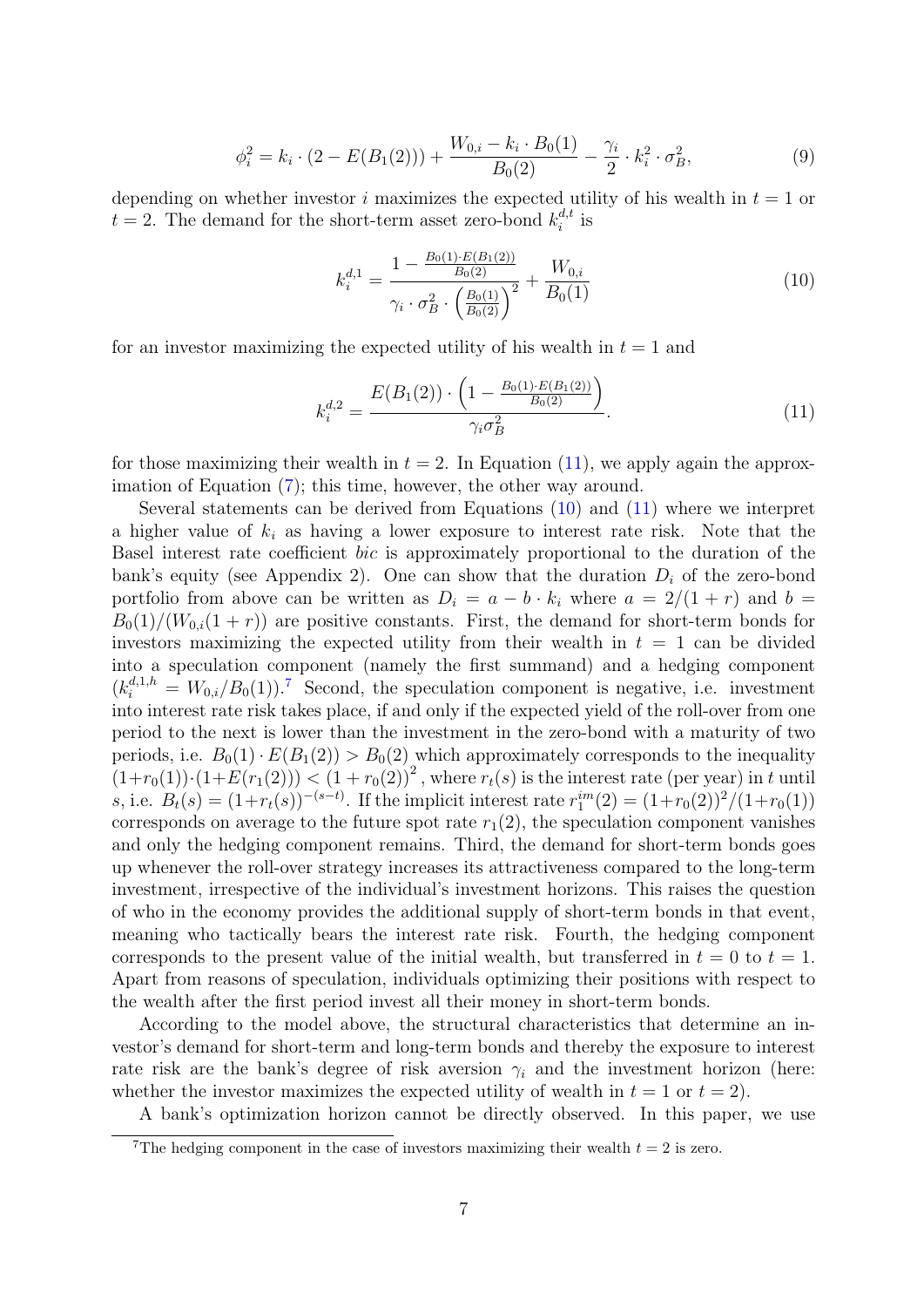empirically observable variables to proxy this horizon, namely the existence of a trading book and the belonging to certain banking groups. We introduce the variable  $trade_i$ as  $x_{2,i}$  into Equation [\(1\)](#page-8-0). This variable indicates whether bank i has (in the period under consideration on average) a trading book. The presumption is that banks with a trading book are more short-term orientated whereas banks without a trading book are more engaged in (the less market-based) traditional banking business. From a theoretical viewpoint, a bank with complete market orientation would maximize today's market value of its future cash flows. As hedging interest rate risk – for instance, the present value of an interest rate swap is zero when the contract is concluded – does not create or destroy any market value, such a bank would be indifferent towards its exposure to interest rate risk. In the case of indifference, we make the assumption that banks completely get rid of the risks.

In addition, we have indicator variables for membership of the group of savings banks (svbk<sub>i</sub>) or cooperative banks (coop<sub>i</sub>), which would be  $x_{3,i}$  and  $x_{4,i}$ , respectively, as further variables to map a bank's optimization horizon. It can be presumed that savings and cooperative banks have a business model with longer optimization horizons than private and capital market orientated banks. However, membership of the savings banks or the cooperative banks sector means much more than having a certain optimization horizon. To account for the dominating effect of these two variables, we split the sample into savings banks and cooperative banks on the one side and the remaining banks on the other side as a robustness check (see Subsection [5.2\)](#page-20-1).

In the literature (see, for instance, [McShane and Sharpe](#page-24-3) [\(1985\)](#page-24-3)), a bank's degree of risk aversion (in the model above  $\gamma_i$ ) is sometimes proxied by its capital ratio  $CR_{t,i}$  (CR<sub>i</sub> is the time series average for bank  $i$ ). However, we include this variable merely as a control variable  $y_{1,i}$  in Equation [\(1\)](#page-8-0), because this variable may represent other economic effects as well, for instance capital buffers to cover interest rate risks.

## <span id="page-12-0"></span>3.3 Hedging

After a fall in the interest rate level, two direct effects occur concerning a bank's net interest margin: First, due to the usually longer fixed interest periods on the asset side, the fraction of assets that are adjusted in a given time span to the new interest rates is smaller than the fraction of liabilities. For instance – under the assumption of a constant balance sheet –, if a bank revolvingly grants loans with a 10-year maturity (with a fix coupon), only 10 per cent of these loans are newly granted in one year. By contrast, if the same bank revolvingly collects one-year term deposits, the entire deposits are renewed within one year. After a fall in the term structure, this effect will lead to a higher net interest margin, because – at least in the first immediate years – the fraction of assets that are renewed and accordingly adjusted to the lower interest rate level is smaller than the fraction of the liabilities, leading to a positive net effect on the net interest margins. Second, the interest rate pass-through  $\theta$  on the asset side tends to be larger than on the liability side. The extreme case would be a central bank: on the asset side, there are loans to banks, geared towards the (short-term) interest rate level and, on the liability side, there are banknotes without remuneration regardless of the interest rate level. That means, on the asset side, there would be a complete pass-through whereas on the liability side, there would not even be a partial pass-through. For normal banks (and not the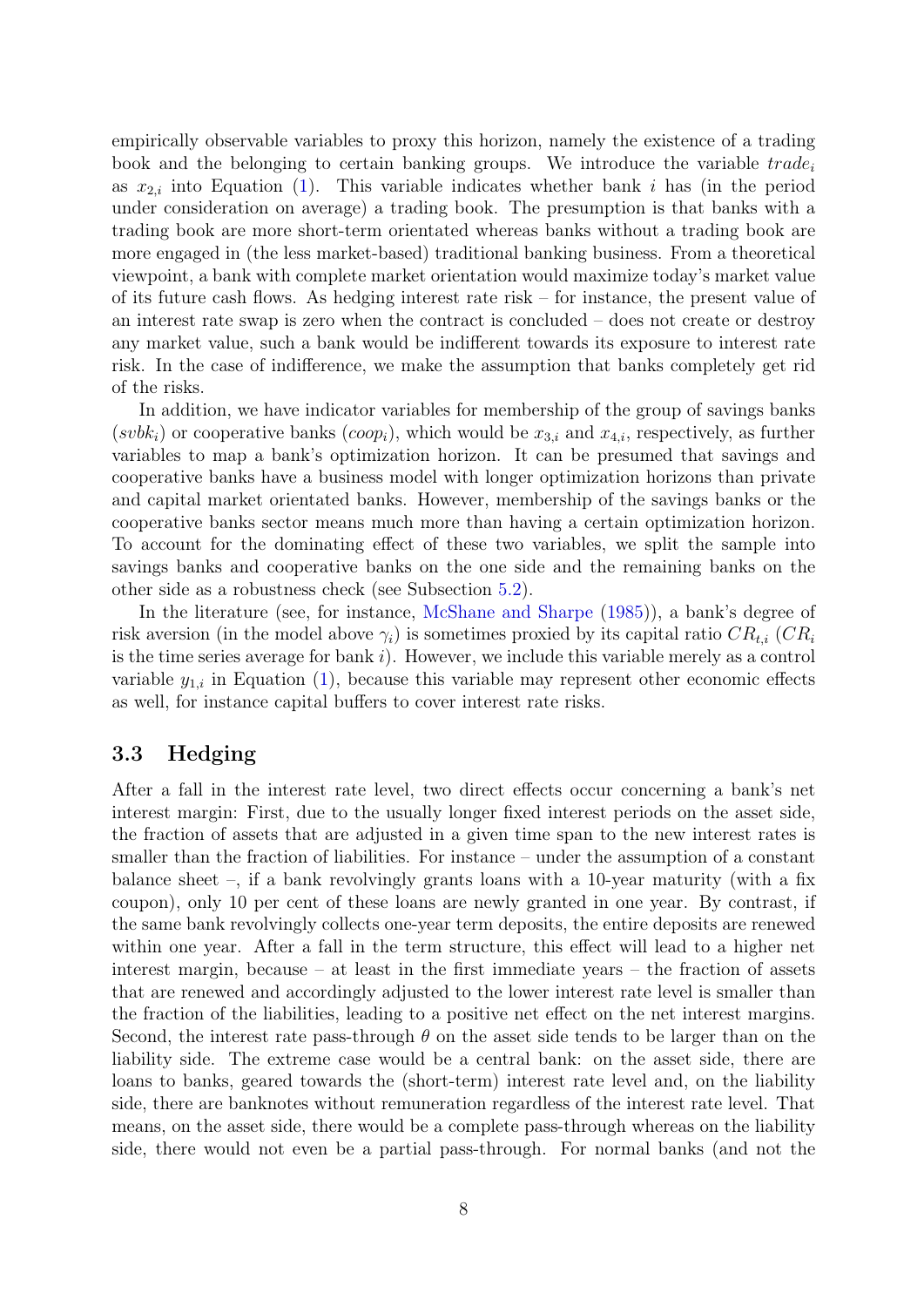stylized central bank), the differences in the pass-through would be less extreme. For instance, for the German banks in the period 1968-2013, [Busch and Memmel](#page-23-9) [\(2017\)](#page-23-9) find a long-run pass-through on the asset side of 78% and on the liability side of 71%, yielding an effect on the net interest margin of about 7 basis-points per 100 basis point parallel shift in the term structure.

After a change in the interest rate level, all future net interest margins of a bank are subject to these two effects described above. Whereas the first effect is pronounced for the immediate net interest margins, the second effect has more of an impact on the long-term net interest margins. [Busch and Memmel](#page-23-9) [\(2017\)](#page-23-9) find that after a year and a half, both effects cancel each other out. In Figure [2,](#page-14-0) this relationship between the change in the net interest margin and the time since the shift in the term structure is depicted for a bank where we look at three different cases concerning the bank's interest rate exposures  $(bic_i)$ , namely a low exposure to interest rate risk ("low bic"), the level of exposure to interest rate risk that was derived from the parameter values of [Busch and Memmel](#page-23-9) [\(2017\)](#page-23-9) ("base"), and a high exposure to interest rate risk ("high bic"). We assume that the long-run passthrough is determined by a bank's business model and that it is far easier for this bank to change its exposure to interest rate risk  $(bic_i)$  than the long-run pass through of its assets and liabilities  $(\theta_i)$ .<sup>[8](#page-2-0)</sup> Therefore, irrespective of the level of interest rate risk, the long-run pass-through of the net interest margin converges to the same value.

We assume that a bank's aim is it to stabilize its mid-term net interest margin, i.e. the aim is to reduce the impact of today's movements in the term structure on the bank's net interest margin in the near future. The bank can do this by choosing an appropriate exposure to interest rate risk. For instance, in the example in Figure [2,](#page-14-0) if the goal is to immunize the bank's net interest margin in two years time against today's changes in the interest rate level, the bank will be well advised to choose the high interest rate risk exposure ("high bic"). By contrast, if the bank chooses the low interest rate risk exposure ("low bic") or the exposure as in the base case, the net interest margin in two years time will change by 5 and 3 bp, respectively, provided a 100 bp downward shift of the term structure occurs. In Appendix 2, we show that the change in a Bank i's net interest margin NIM due to an interest rate shock  $\triangle R$  at the beginning of the year under consideration can be expressed as

<span id="page-13-0"></span>
$$
\triangle NIM_i = (\beta \cdot \theta_i - \gamma \cdot bic_i) \cdot \triangle R + \varepsilon_i, \tag{12}
$$

where  $\beta$  and  $\gamma$  take on positive values and  $\varepsilon_i$  is an unexplained residual. From Equation [\(12\)](#page-13-0) in combination with the assumption of a fix (and exogenous) long-run pass-through, we see that minimizing the variance of the (change in the) current net interest margin requires us to choose an exposure to interest rate risk  $bic<sub>i</sub>$  proportional to the long-run pass-through  $\theta_i$ . So, if the hypotheses hold that banks aim at stabilizing their mid-term net interest margins and that the long-run pass-through is rather outside the control of the banks, than there should be a positive relationship between a bank's exposure to interest rate risk  $(bic_i)$  and its long-run pass-through  $(\theta_i)$ .

<sup>&</sup>lt;sup>8</sup>In Table [2](#page-17-0) in Section [4,](#page-15-0) it is shown that the share of the serial variation of the variable bic is much higher than the share of the variable  $\theta$ , namely 24% (=100%-76%) vs. 6% (=100%-94%). This finding supports the assumption that the exposure to interest rate risk (bic) is much easier to alter than the long-run pass-through  $\theta$  of the bank's assets and liabilities.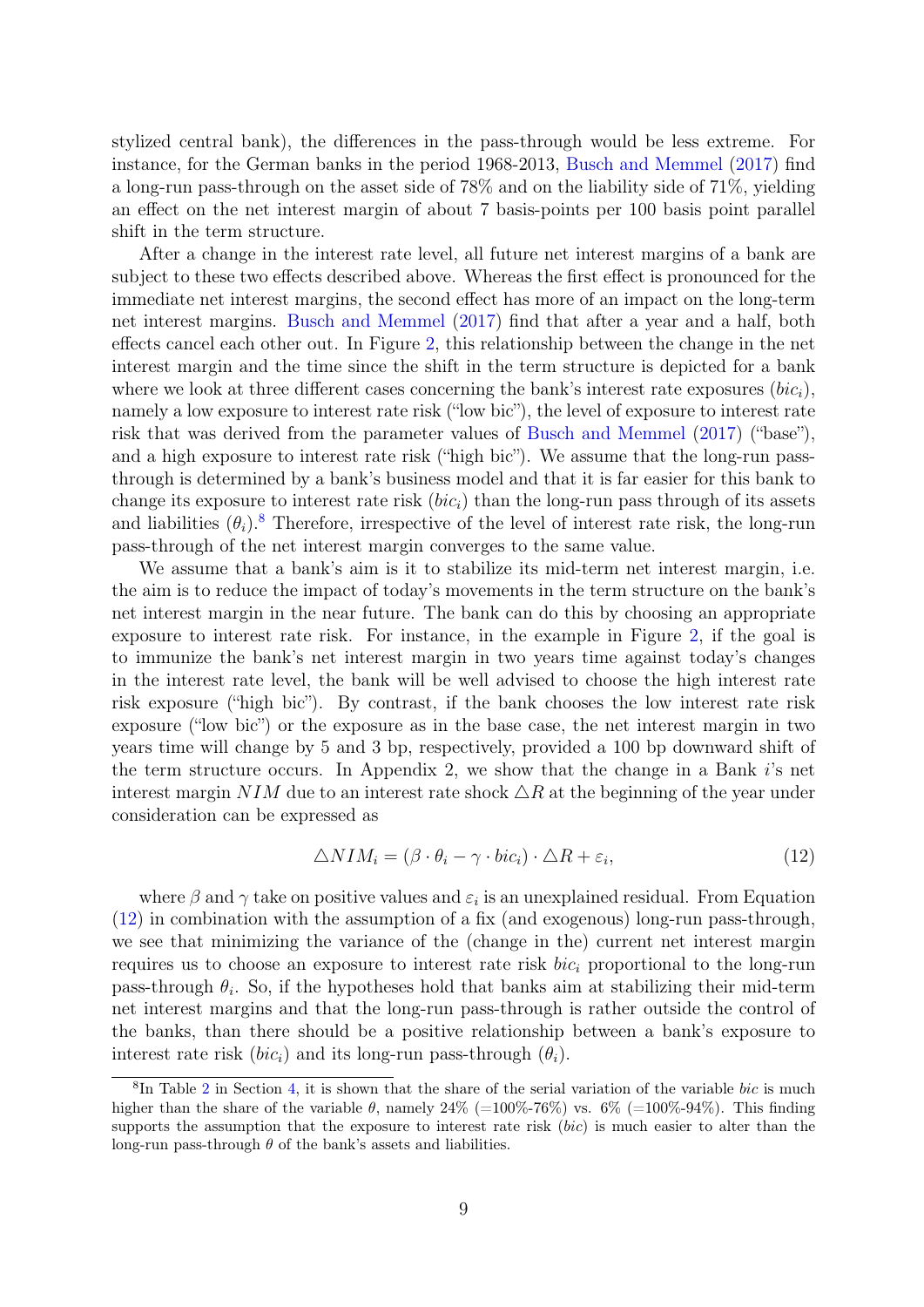

Figure 2: Net interest margin: Impact of a downward shift of the interest rate level

<span id="page-14-0"></span>In this figure, the impact on a bank's net interest margin (NIM) of a 100 bp downward shift of the term structure is qualitatively displayed. The change in NIM is given in percentage points, the time since the downward shift is in years. The base case is based on the parameter values of Busch and Memmel (2017); the cases of low and high interest rate risk ("low bic" and "high bic") are constructed from the base case, keeping the long-run pass-through constant, but assuming different exposure to interest rate risk.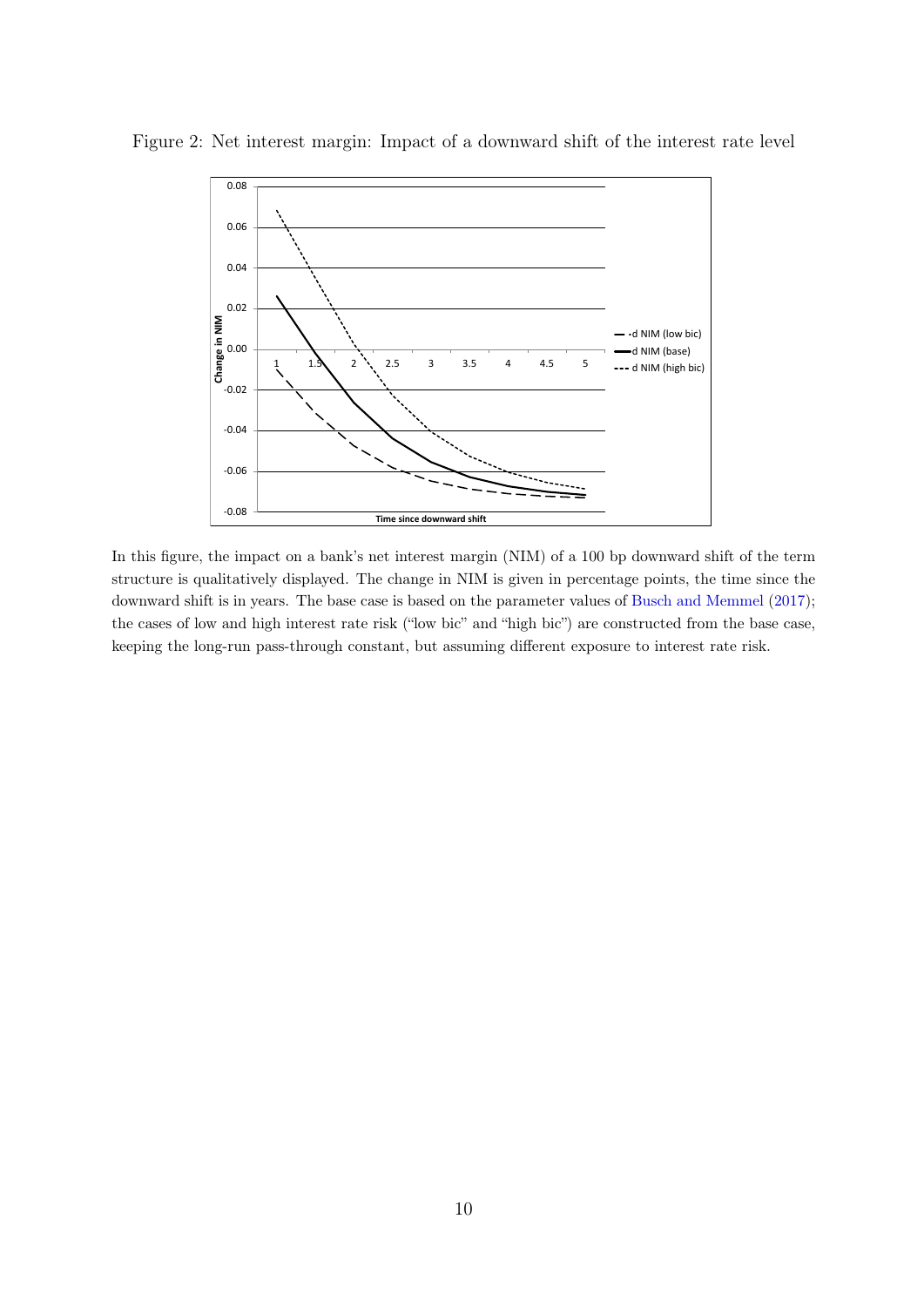The long-run pass-through  $\theta$  is not directly observable because banks' interest margins are a combination of past and current changes in interest rates. Especially in the long run, an increase in the interest rate level might be expected to lead to a higher future net interest margin – and this is what is found in the empirical literature (see Section [2\)](#page-6-0) – because the first effect mentioned above, i.e. the decrease due to less new business on the asset side than on the liability side, vanishes. The second effect mentioned above is especially pronounced for banks engaged in traditional banking business where the passthrough on the asset side is much higher in long-run, for instance due to mortgage loans, than the pass-through on the liability side with its large proportion of money-like deposits. By contrast, banks relying on wholesale funding will see a much smaller effect on their long-term net interest margin.<sup>[9](#page-2-0)</sup> In our paper, we measure the long-term pass-through  $\theta$ for each bank as follows:

<span id="page-15-1"></span>
$$
\theta_{t,i} = \sum_{j=1}^{J_a} w_{t,i,j}^a \cdot pt_j^a - \sum_{j=1}^{J_l} w_{t,i,j}^l \cdot pt_j^l \tag{13}
$$

where  $w_{t,i,j}^a$  is bank i's balance sheet weight in time t for asset  $j = 1, ..., J_a$  and  $pt_j^a$  gives the long-run pass-through of asset position j (see Section [4\)](#page-15-0), the respective variables for the liability positions are indexed with  $l$ . As the long-run pass-through, we take the time series average of the variable  $\theta_{t,i}$  and include it in Equation [\(1\)](#page-8-0) as  $x_{5,i} = \theta_i$ .

Our hypothesis is that banks hedge the risk of a decline in the interest rate level (which the banks cannot control) with their exposure to interest rate risk (which the banks can control). If this hypothesis holds, we expect that the greater the long-term difference in the pass-through  $\theta_i$ , the higher the bank's exposure to interest rate risk  $bic_i$  will be.

## <span id="page-15-0"></span>4 Data

All data in the paper is provided by the Deutsche Bundesbank. It comes from regular supervisory reports.

In every quarter since end-2011, each bank in Germany has had to report its exposure to interest rate risk in its banking book. In doing so, the bank has to determine the changes in present values of the assets and liabilities in its banking book as a consequence of interest rate shocks. The shocks consist of parallel overnight shifts of the entire term structure by  $+200$  bp and by  $-200$  basis points, respectively. The more adverse of the two outcomes is chosen and normalized with the bank's regulatory capital, known as the Basel interest rate coefficient  $(bic_{t,i})$ . For more than 95% of the banks, the more adverse scenario is the one involving the increase in the interest rate level; in our empirical study, we therefore use only this scenario.

The variable rwa  $ta$ , which measures the credit risk included in the assets, is calculated as the ratio of a bank's risk weighted assets  $(RWA)$  and to its total assets  $(TA)$ .

The variables  $s v b k_i$  and  $coop_i$  are dummy variables that take on the value of 1 if bank  $i$  in time t belongs to the savings and cooperative banks sector, respectively. As the

<sup>9</sup>[Busch and Memmel](#page-23-9) [\(2017\)](#page-23-9) find a long-run effect on the net interest margin for the small and medium size banks in Germany of 8 basis points (bp) per 100 bp shift in the term structure while the effect for the more wholesale oriented large banks amounts to 3 bp.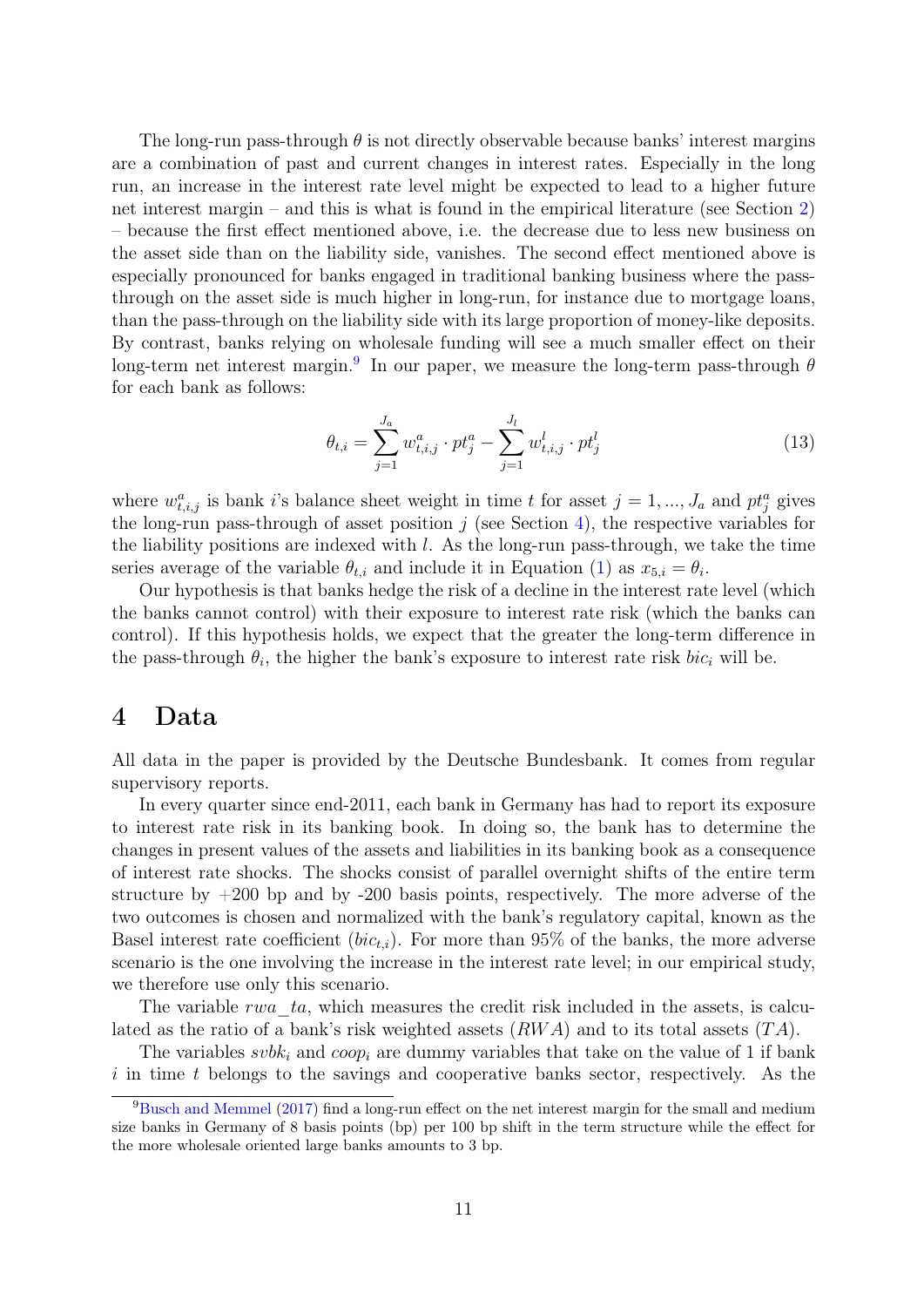<span id="page-16-0"></span>

| Fixed interest period                      | No split | Short-term | Medium | Long-term |  |  |
|--------------------------------------------|----------|------------|--------|-----------|--|--|
| Domestic private households                |          |            |        |           |  |  |
| Consumer loans                             |          | 0.322      | 0.224  | 0.330     |  |  |
| Housing loans                              |          | 0.847      | 0.820  | 0.802     |  |  |
| Other loans                                |          | 0.799      | 0.696  | 0.820     |  |  |
| Sight deposits                             | 0.380    |            |        |           |  |  |
| Term deposits                              |          | 0.731      | 0.755  | 0.522     |  |  |
| Firms, public sector, other non-financials |          |            |        |           |  |  |
| Loans                                      |          | 0.805      | 0.679  | 0.819     |  |  |
| Sight deposits                             | 0.510    |            |        |           |  |  |
| Term deposits                              |          | 0.891      | 0.893  | 0.999     |  |  |
| All non-financials                         |          |            |        |           |  |  |
| Savings account                            | 0.555    |            |        |           |  |  |
| Savings account (ext. notice p.)           | 0.721    |            |        |           |  |  |

Table 1: Long-run pass-through

This table shows the estimated long-run pass-through for various balance sheet positions; monthly data; period January 2003 - March 2016; "ext. notice p." means extended notice period, i.e. notice period of more than three months.

savings and cooperative banks have not changed their sectors (also called pillars), there is no variation in the time series of these two variables.

To construct the long-run pass-through, measured by the variable  $\theta_i$  in Equation [\(13\)](#page-15-1), we apply the method described in [Busch and Memmel](#page-23-9) [\(2017\)](#page-23-9) according to which the time series of various bank products are replicated by portfolios of government bonds of different maturities and by an investment with timely constant return. We interpret the fraction of the replicating portfolios that is invested in government bonds as the extent of the long-run pass-through  $pt_i$  of the product j under consideration. Using the German contribution to the MFI statistics, we estimate the replication portfolio for each product for the period January 2003 to March 2016. The results for the share of the long-run passthrough are shown in Table [1.](#page-16-0) We see that the extent of the pass-through varies across the product categories as also found by [De Graeve, De Jonghe, and Vennet](#page-23-14) [\(2007\)](#page-23-14) and [Kleimeier and Sander](#page-24-4) [\(2006\)](#page-24-4). Especially sight deposits of domestic private households and consumer loans show a small long-run pass-through of less than 40%. For wholesale positions (for instance interbank loans and deposits, bonds), we assume a complete passthrough; for non-interest-bearing positions (for instance real estate, shares, capital, cash reserve), we assume a pass-through of zero.

As mentioned before, we use a bank' s Tier 1 capital ratio  $CR$ , its size S, measured by the logarithm of its total assets, and the time-series average of the dummy variable swap<sub>t,i</sub> as control variables. The dummy variable swap<sub>t,i</sub> takes on the value of one if in time t the notional amount of interest rate or currency swaps is strictly greater than zero;  $swap_i$  is the corresponding time series average.

We apply a mild outlier treatment by removing the first and 99th percentile of the (non-dummy) variables bic, rwa ta and  $\theta$ .

In the paper, we focus on the structural exposure to interest rate risk. To substantiate the importance of this focus, we show that most of the determinants' variation is in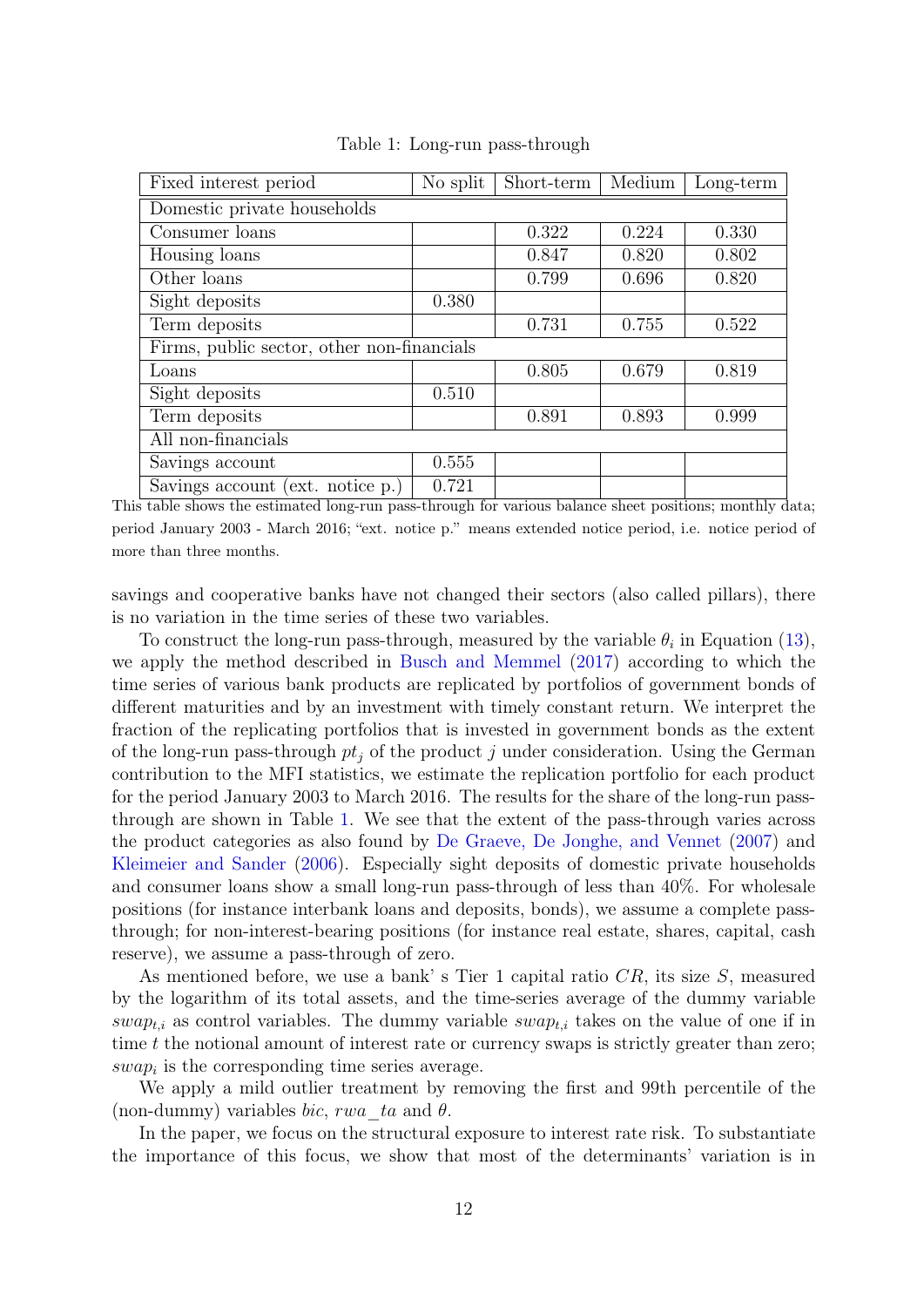<span id="page-17-0"></span>

| Variable  | Observations | Mean   | Standard dev. | Share of cross-sec. var. |
|-----------|--------------|--------|---------------|--------------------------|
| bic       | 28,913       | 18.790 | 7.697         | 76.1%                    |
| $rwa\_ta$ | 28,913       | 0.561  | 0.124         | 92.2\%                   |
| trade     | 8,018        | 0.080  | 0.271         | 92.1%                    |
| s v b k   | 28,913       | 0.256  | 0.436         | 100.0%                   |
| coop      | 28,913       | 0.652  | 0.476         | 100.0%                   |
| $\theta$  | 28,913       | 0.234  | 0.100         | 94.1\%                   |
| CR        | 28,913       | 0.145  | 0.067         | 89.4%                    |
| S         | 28,913       | 13.323 | 1.470         | 99.6%                    |
| swap      | 28,913       | 0.470  | 0.499         | 89.0%                    |

Table 2: Summary Statistics

This table shows summary statistics for the variables bic, which measures the interest rate risk exposure, rwa ta, which gives a bank's credit risk per total assets, trade, which is a dummy variable indicating that a bank has a trading book, svbk and coop, which are dummy variables indicating that a belongs bank to the savings and cooperative banks, respectively,  $\theta$ , which is the long-run pass-through,  $CR$ , which is the capital ratio and S, which is the natural logarithm of a bank's total assets. "Share of cross-sec. var." is the abbreviation for the share of the cross-sectional variation according to Equation [\(14\)](#page-17-1). Quarterly data except for the variable trade, which is only available annually, period 2011Q4-2016Q1.

the cross section, i.e. between the banks, and not in the time dimension. The total variation  $\sigma_x^2$  of a variable  $x_{t,i}$  where  $t = 1, ..., T$  describes the time-series dimension and  $i = 1, ..., N$  its cross section is split up into its cross-sectional variance  $\sigma_{c,x}^2$  and its time series variance  $\sigma_{T,x}^2$ . The empirical equivalents are  $\hat{\sigma}_x^2 = \frac{1}{T}$ .  $\frac{1}{T\cdot N}\sum_{t=1}^{T}\sum_{i=1}^{N}\left(x_{t,i}-\frac{\overline{x}}{x}\right)^{2}, \hat{\sigma}_{c,x}^{2} =$ 1  $\frac{1}{N}\sum_{i=1}^{N}(\overline{x}_{i}-\overline{\overline{x}})^{2}$  and  $\hat{\sigma}_{T,x,i}^{2} = \frac{1}{T}$  $\frac{1}{T} \sum_{t=1}^{T} (x_{t,i} - \bar{x}_i)^2$  where  $\bar{x}_i = 1/T \sum_{t=1}^{T} x_{t,i}$  and  $\bar{\bar{x}} =$  $1/N \sum_{i=1}^{N} \bar{x}_i$ . It can be shown that

<span id="page-17-1"></span>
$$
\hat{\sigma}_x^2 = \hat{\sigma}_{c,x}^2 + \bar{\hat{\sigma}}_{T,x}^2 \tag{14}
$$

with  $\bar{\hat{\sigma}}_{T,x}^2 = \frac{1}{N}$  $\frac{1}{N}\sum_{i=1}^{N}\hat{\sigma}_{T,x,i}^{2}$ .<sup>[10](#page-2-0)</sup> For the implementation, we multiply the empirical crosssectional variance  $\hat{\sigma}_{c,x}^2$  by  $N/(N-1)$  and the empirical average serial variation  $\bar{\hat{\sigma}}_{T,x}^2$  by  $T/(T-1)$  to account for the respective biases. The variance decomposition can lead to minor distortions if – as in our case – the panel is unbalanced.

In Table [2,](#page-17-0) we report summary statistics of the variables and the share of crosssectional variation (see Equation  $(14)$ ). What we see is that, in general, around 90% of the variation is in the cross section, i.e. between the banks, not in the time dimension, apart from the variable bic, where this share is 76.1%. In our sample, the average interest risk exposure is nearly 19 (per cent losses in present value relative to the bank capital); the average riskiness of the assets, measured by the RWA, is 56.1%, 8% of the observations are of banks with a trading book,  $25.6\%$  and  $65.2\%$  of the observations belong to savings and cooperative banks, respectively, and in 47% of the observations banks use interest rate derivatives. Concerning the net interest margin, 23.4% of an interest rate shock is

<sup>&</sup>lt;sup>10</sup>Note the resemblance to the theoretical concept of the variance decomposition (see, for instance, [Greene](#page-23-15) [\(2012\)](#page-23-15)):  $var(x) = var(E(x|y)) + E(var(x|y))$  where y contains the bank-specific information.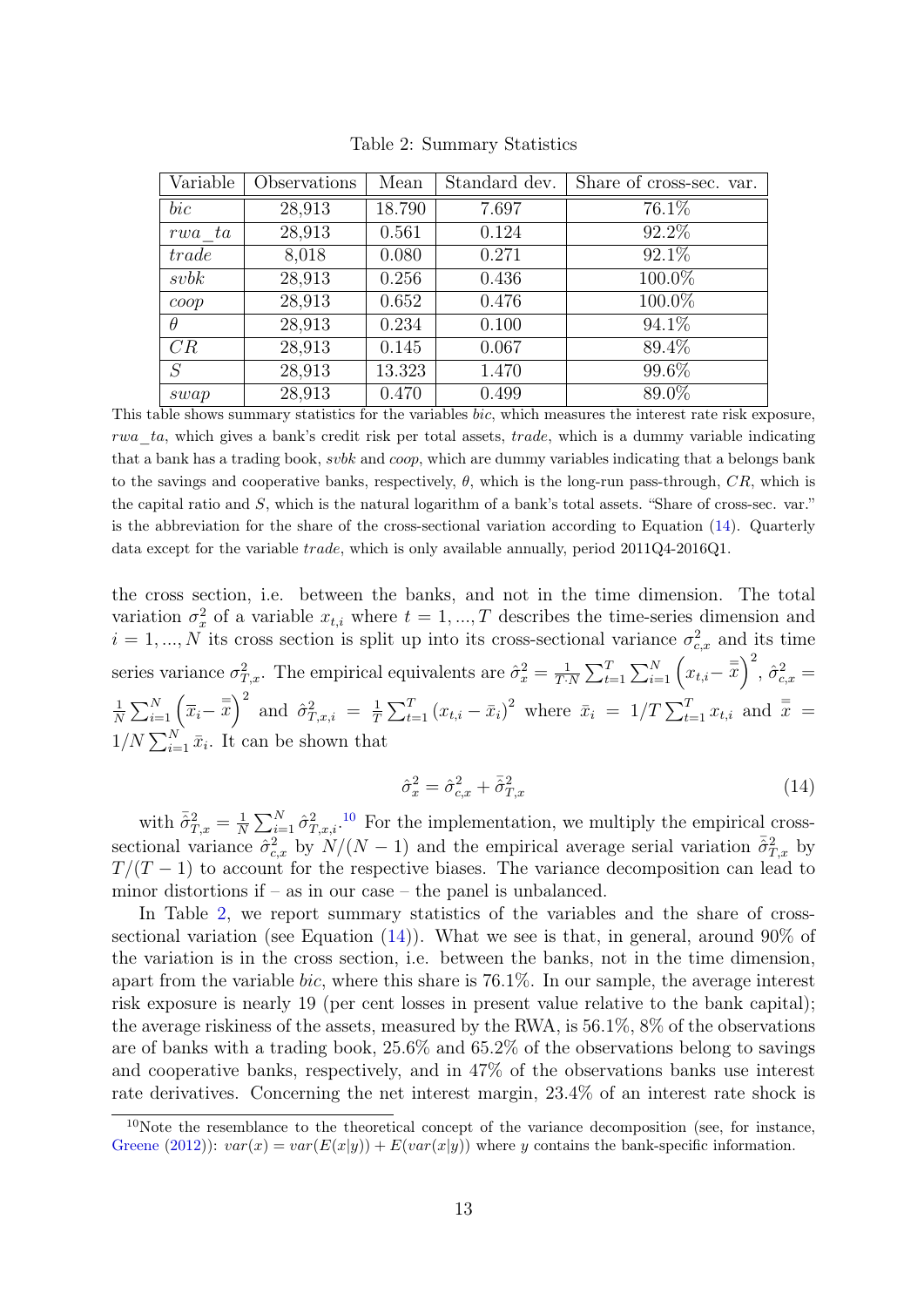finally passed through (on the asset side: 76.9%, on the liability side: 53.5%). [Busch](#page-23-9) [and Memmel](#page-23-9) [\(2017\)](#page-23-9) estimate this net pass-through as 7.3%. Possible explanations for these differing estimates are as follows. First, the estimates for the long-run pass-through are based on different models and on different periods. Second, the net pass-through in this paper is under the implicit assumption of constant balance sheet weights whereas the net pass-through in [Busch and Memmel](#page-23-9) [\(2017\)](#page-23-9) estimates the total effect, also taking into account possible balance sheet adjustments, which should dampen the effect of an interest rate shock.

## <span id="page-18-0"></span>5 Results

#### <span id="page-18-1"></span>5.1 Baseline Results

In Table [3,](#page-19-0) we show the results of the regression [\(1\)](#page-8-0). We obtain empirical evidence that the lower the credit risk per total assets, the higher the exposure to interest rate risk (highly significant negative coefficient for rwa  $ta$ ). This is in line with the notion of [Schrand](#page-24-0) [and Unal](#page-24-0) [\(1998\)](#page-24-0) that banks have an internal risk budget that they divide up into credit risk or interest rate risk. These findings help also to explain why [Memmel](#page-24-2) [\(2011\)](#page-24-2) and [Busch and Memmel](#page-23-1) [\(2016\)](#page-23-1) find contrary results when they investigate the relationship between a bank's net interest margin and its earnings from term transformation. [Memmel](#page-24-2) [\(2011\)](#page-24-2), who finds only little empirical evidence for any relationship between the time series average of a bank's net interest margin and its serial average exposure to interest rate risk, does not control for the exposure to credit risk. By contrast, [Busch and Memmel](#page-23-1) [\(2016\)](#page-23-1) find a positive relationship between a bank's net interest income and its exposure to interest rate risk. Unlike [Memmel](#page-24-2) [\(2011\)](#page-24-2), they look at single years, namely 2012 and 2013, and, what is more, they control for the bank's credit risk exposure.

Concerning the optimization horizon, we find  $-$  in line with the predictions from the theoretical model and the proxies for the length of this horizon – that not having a trading book (significant negative coefficient trade) and being a savings or cooperative bank (highly significant coefficients svbk and coop) is associated with higher exposure to interest rate risk.

We find highly significant support for our hedging hypothesis, according to which banks use interest rate risk to hedge the risk of a decline in the interest rate level (see Subsection [3.3\)](#page-12-0). The higher the long-run pass-through (coefficient  $\theta$ ), the higher the exposure to interest rate risk.

The results for the control variables (capital ratio  $(CR)$ , the size  $(S)$ ) and the usage of swaps (swap)) suggest that lowly capitalized, large banks which use interest rate swaps tend to structurally bear more interest rate risk.

Concerning the economic importance of these effects, which we measure as the crosssectional standard deviation of the explanatory variable multiplied by the absolute coefficient, we see that being a savings or cooperative bank has by far the greatest impact (5.75 and 6.30), followed by the long-run pass-through (0.75), the riskiness of the assets (0.48) and the existence of a trading book (0.32). This compares with the economic importance of the control variables which are 0.70 for the capital ratio  $(CR)$ , 0.33 for size  $(S)$  and 0.27 for the usage of swaps  $(swap)$ .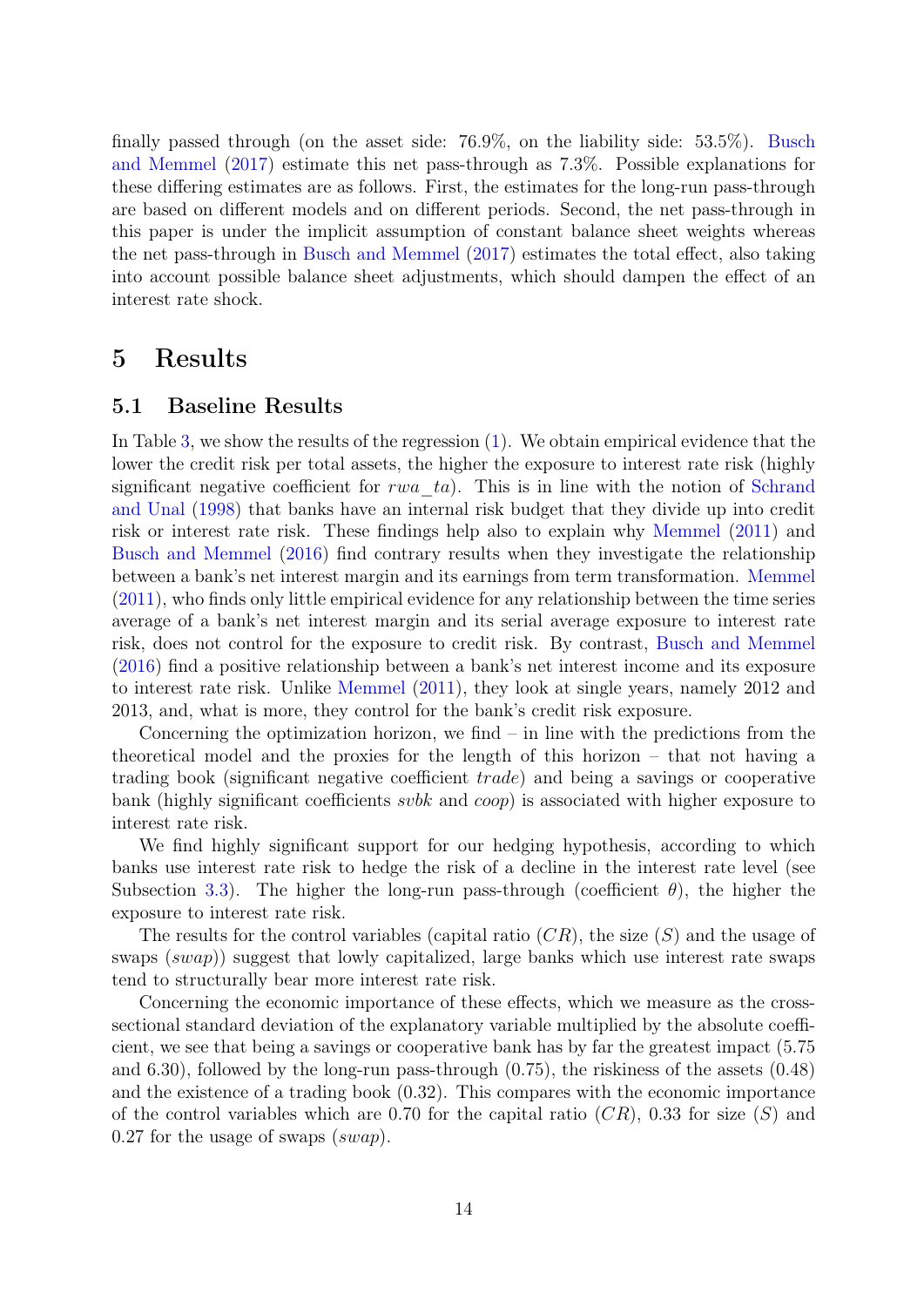<span id="page-19-0"></span>

| Variable        | $_{bic}$             | bic                   | bic                     |  |
|-----------------|----------------------|-----------------------|-------------------------|--|
|                 | $-3.927***$          | $-5.808***$           | $-2.933$                |  |
| rwa ta          | (1.225)              | (1.584)               | (2.358)                 |  |
|                 | $-1.220**$           | $-0.553$              | $-2.594**$              |  |
| trade           | $(0.56\overline{0})$ | (0.654)               | (1.108)                 |  |
| subk            | $13.349***$          |                       |                         |  |
|                 | (0.501)              |                       |                         |  |
| coop            | $13.156***$          |                       |                         |  |
|                 | (0.511)              |                       |                         |  |
| $\theta$        | $7.445***$           | $7.889***$            | 4.972                   |  |
|                 | (1.515)              | (1.880)               | (3.064)                 |  |
| CR              | $-9.488***$          | $-13.120***$          | $-9.745***$             |  |
|                 | (2.044)              | $(4.\overline{290)}$  | (2.531)                 |  |
| S               | $0.2\overline{17*}$  | $0.\overline{359***}$ | $-0.133$                |  |
|                 | (0.129)              | (0.135)               | (0.288)                 |  |
|                 | $0.577*$             | 0.328                 | 1.376                   |  |
| swap            | (0.327)              | (0.351)               | (1.104)                 |  |
| constant        | $4.964**$            | $17.825***$           | $9.928*$                |  |
|                 | (2.263)              | (2.332)               | (5.108)                 |  |
| R-squared       | $\overline{41.2\%}$  | $3.6\%$               | $11.4\%$                |  |
| Number of banks | 1,718                | 1,529                 | 189                     |  |
| Sample          | All banks            | Only savings and      | Banks excluding savings |  |
|                 |                      | cooperative banks     | and cooperative banks   |  |

Table 3: Results: Exposure to Interest Rate Risk

This table shows the results of the regression (1). The dependent variable bic measures the interest rate risk exposure, rwa\_ta gives a bank's credit risk per total assets, trade indicates the existence of a trading book, svbk and coop are dummy variables indicating that a bank belongs to the savings and cooperative banks, respectively,  $\theta$  is the long-run pass-through, CR is the capital ratio, S is the natural logarithm of a bank's total assets and swap indicates the usage of interest rate swaps. Standard errors in brackets. \*\*\*, \*\*, \* denote significance at the 1%, 5% and 10%-level, respectively.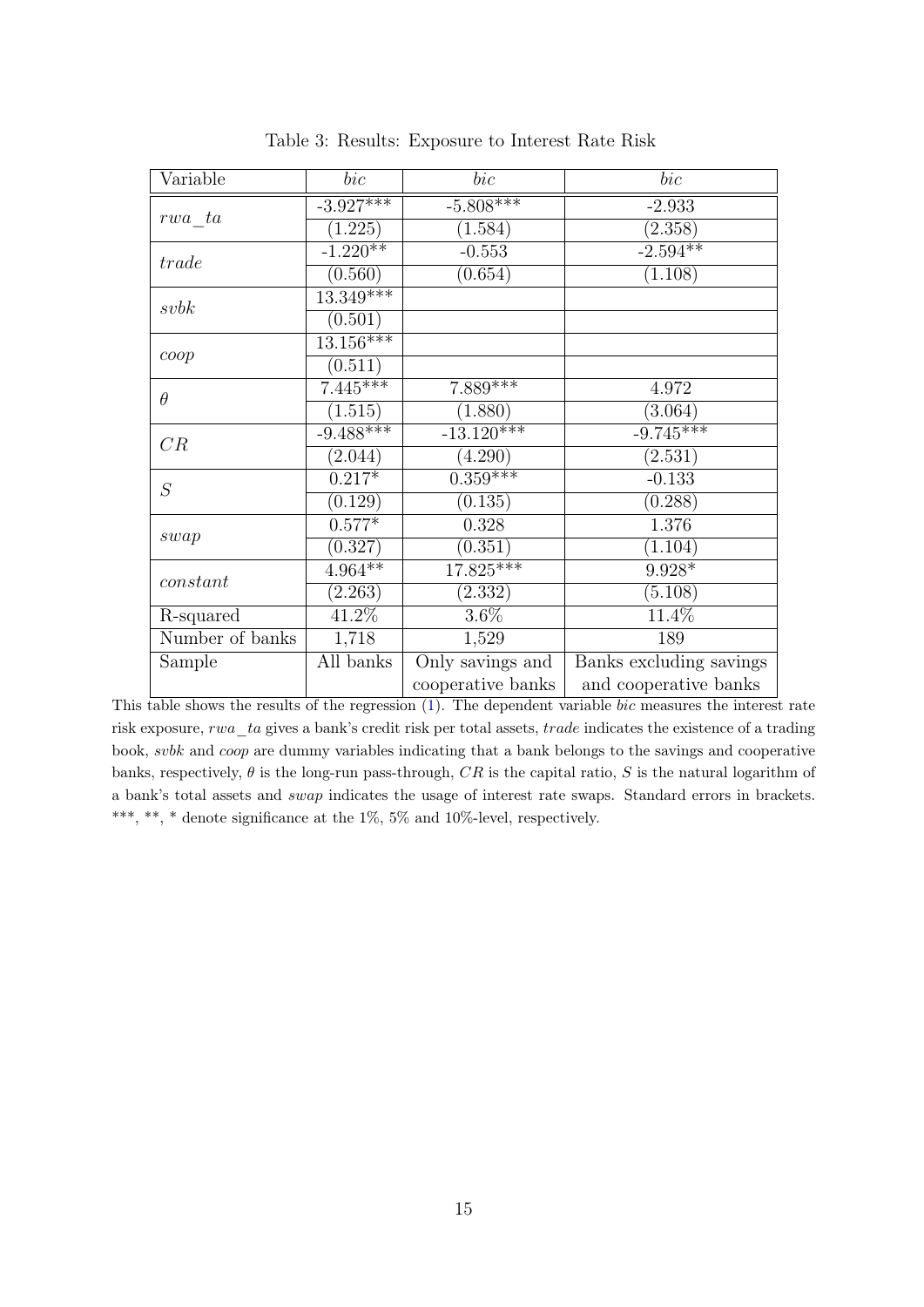#### <span id="page-20-1"></span>5.2 Robustness Checks

German banks' exposure to interest rate risk greatly depends on whether or not the bank belongs to the savings banks or cooperative banks sector. As a robustness check, we split the sample into banks that are savings or cooperative banks and banks that are other banks. In Table [3](#page-19-0) (second and third columns), the results of these two subsamples are displayed. The strong decline in the R-squared (nearly 42% in the first column; less than  $4\%$  and just above  $11\%$  in the second and third column, respectively) and the high economic importance of the variables *svbk* and *coop* (compared to the other variables; see Subsection [5.1\)](#page-18-1) show that much variation is due to the membership of these banking groups. The results qualitatively remain the same. However, in the sample of savings and cooperative banks, the variable *trade* is no longer significant; in the other sample, the variables rwa ta and  $\theta$  become insignificant.

Another robustness check for the cross-sectional analysis is performed by looking at a certain point in time, and not at time series averages. When we look at year-end 2013, which is approximately in the middle of our sample period, the cross-sectional results qualitatively remain the same; the variable trade, however, becomes insignificant.

As a further robustness check, other control variables are introduced in regression [\(1\)](#page-8-0), namely the share (with respect to total assets) of bonds (on the asset side and on the liability side) and of interbank funding. These variables turn out to be insignificant. When the capital ratio is replaced by the leverage ratio, this variable qualitatively shows the same results as the variable capital ratio.

## <span id="page-20-0"></span>6 Conclusion

This paper investigates the question of why banks bear interest rate risk in the first place, especially the reasons for their structural exposure are in the focus. We theoretically show that banks with different optimization horizons choose different exposures to interest rate risk. In our empirical study for the banks in Germany, we find that a bank's presumed optimization horizon, proxied by its membership of certain banking groups and its degree of capital market orientation, determines the structural exposure to interest rate risk. The longer this horizons is, the higher is the bank's exposure to interest rate risk in its banking book. Moreover, we find that banks with higher exposure to the risk of declining interest rate levels have higher exposure to interest rate risk. This supports the view that banks hedge this earnings risk with exposure to interest rate risk.

Most of the variation in the bank characteristics appears to be between the banks and not over the course of time. Therefore, the investigation in this paper with its focus on the cross section is an important complement to the existing literature, where the focus is mainly on the differences over the course of time.

## Appendix

## Appendix 1: Optimal Interest Rate Risk Exposure

Let there be the following relationship between the initial wealth  $W_0$  and the wealth in time  $t, W_t$ :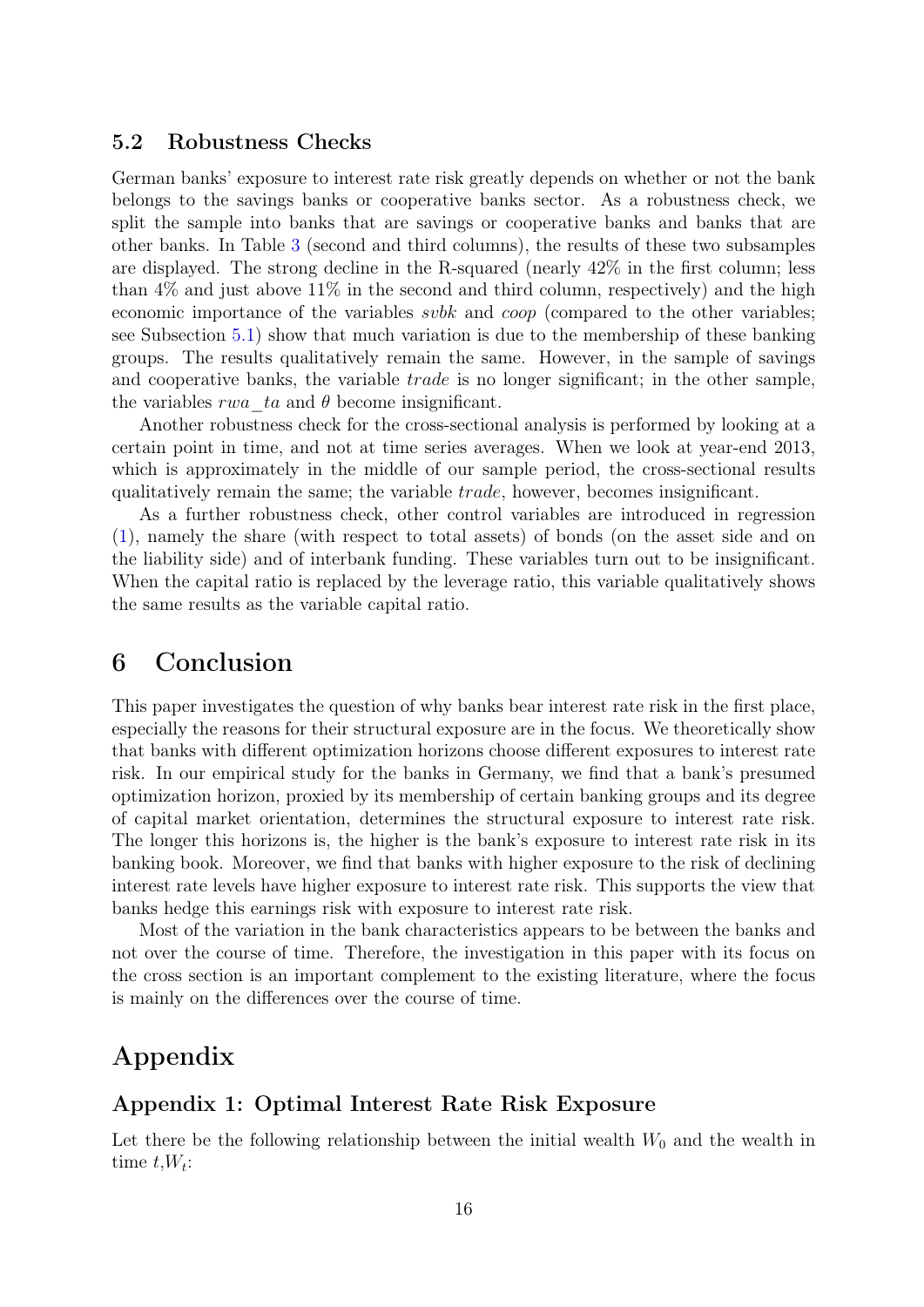$$
W_t = W_0 \cdot e^{R \cdot t} \tag{15}
$$

where  $R$  is the relevant (annualized) interest rate.

Using the first order Taylor-approximation at  $t = 0$ , we obtain

<span id="page-21-0"></span>
$$
W_t = W_0 \cdot (1 + R \cdot t). \tag{16}
$$

We assume that there is an overnight parallel shift of the term structure in  $t = 0$ . This assumed shock is permanent and no further interest rate shocks will take place. Therefore, the initial wealth  $W_0$  is exposed to interest rate risk. If the interest rate changes, the present value of the asset changes as well where its modified duration D gives the sensitivity ( $\overline{R}$  and  $\overline{W}$  are the expectations of R and W, respectively ):<sup>[11](#page-2-0)</sup>

<span id="page-21-1"></span>
$$
W_0 = \bar{W} \cdot \left(1 + D \cdot (\bar{R} - R)\right) \tag{17}
$$

Combining [\(16\)](#page-21-0) and [\(17\)](#page-21-1) and neglecting terms of second-order importance, we obtain

$$
W_t = \overline{W} \cdot (1 + D \cdot (\overline{R} - R) + R \cdot t + D \cdot t \cdot (\overline{R} - R) \cdot R)
$$
  
\n
$$
\approx \overline{W} \cdot (1 + D \cdot (\overline{R} - R) + R \cdot t)
$$
  
\n
$$
= \overline{W} \cdot (1 + D \cdot \overline{R} + R \cdot (t - D)). \tag{18}
$$

We assume that the relevant interest rate risk  $R$  is composed of the interest rate level  $r$ and a term premium that is proportional to the duration, i.e.

<span id="page-21-2"></span>
$$
R = r + c \cdot D \tag{19}
$$

where c is the term premium per year of duration  $D$ ; in case of a normal term structure, it is positive.

If we assume in addition that the interest rate level  $r$  is normally distributed with  $E(r) = \bar{r}$  and  $var(r) = \sigma_r^2$ , then the wealth in t,  $W_t$ , is normally distributed as well (see Equation [\(18\)](#page-21-2)) and we can, assuming constant absolute risk aversion, state the preferences as follows (see Subsection [3.2\)](#page-9-1), where  $t = T_i$  is the exogenous optimization horizon for bank i:

$$
\phi_{T_i} = E(W_{T_i}) - \frac{\gamma}{2} \cdot var(W_{T_i})
$$
  
=  $\bar{W} \cdot (1 + T_i \cdot (\bar{r} + c \cdot D_i)) - \frac{\gamma}{2} \cdot \bar{W}^2 \cdot (T_i - D_i)^2 \cdot \sigma_r^2$  (20)

Accordingly, the optimal modified duration  $D_i^*$  for bank i is

$$
D_i^* = \frac{T_i \cdot c}{\gamma \cdot \bar{W} \cdot \sigma_r^2} + T_i. \tag{21}
$$

If the term structure is normal (and  $c$  therefore positive), the optimal duration for bank i is greater than its optimization horizon  $T_i$ .

 $11$ Note that the duration is defined as a positive number.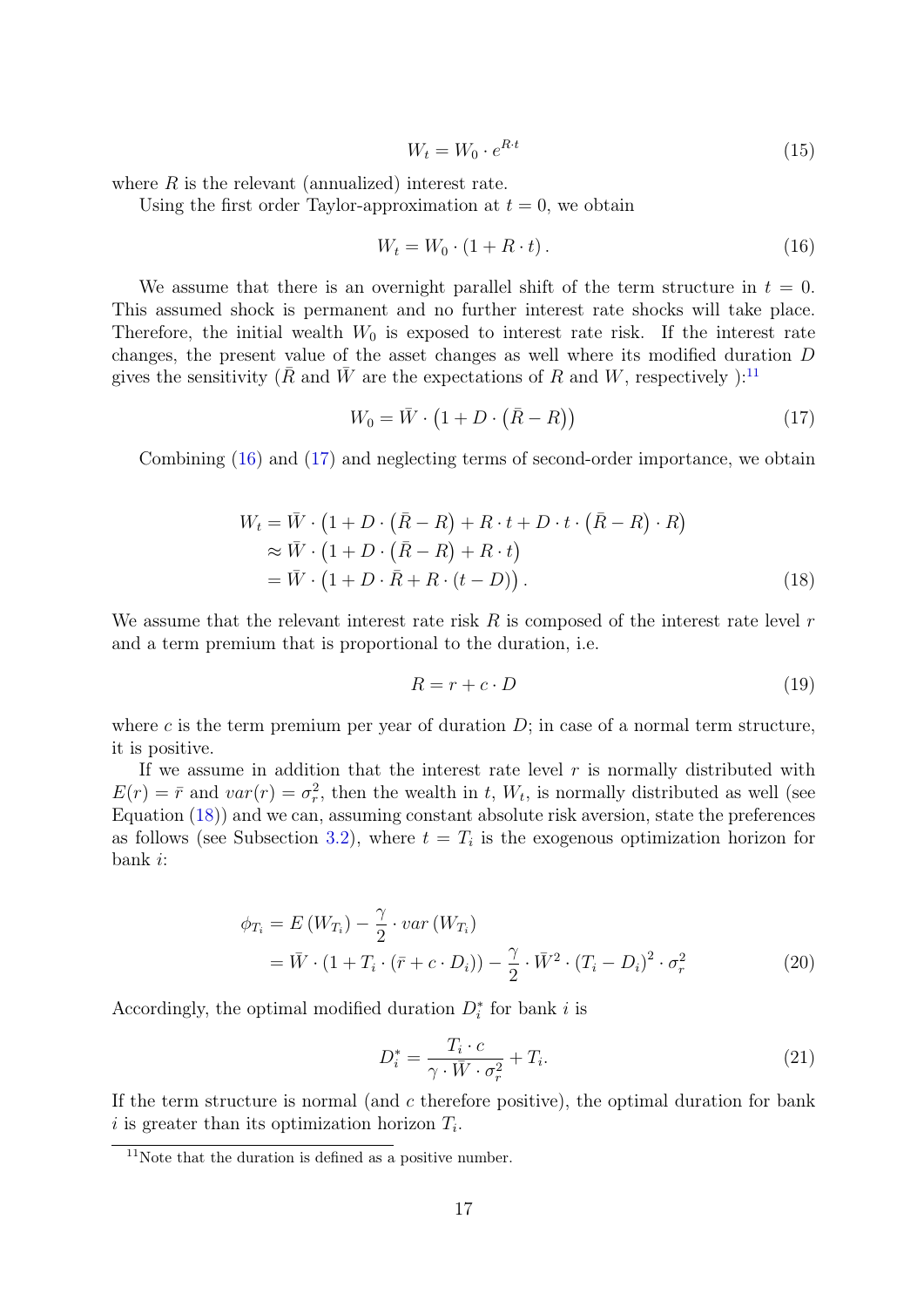## Appendix 2: Hedging

We approximate bank  $i$ 's balance sheet as follows: On the asset side, there are two types of assets, namely loans (share:  $\theta_{A,i}$ ) and cash (share:  $1 - \theta_{A,i}$ ). The loans are handed out revolvingly, are free of credit risk, have an original maturity of  $M_{A,i}$  and their coupons correspond to the prevailing interest rate at the time the loans were granted. Assume that, at the beginning of the year under consideration, there is a parallel shift of the entire term structure by  $\Delta R$ . The change in the bank's net interest margin  $\Delta NIM_i$  of this year is

<span id="page-22-0"></span>
$$
\triangle NIM_i = (\varphi_{A,i} \cdot \theta_{A,i} - \varphi_{L,i} \cdot \theta_{L,i}) \cdot \triangle R + \varepsilon_i, \tag{22}
$$

where  $\varepsilon_i$  is some bank-specific noise and  $\varphi_{A,i}$  is the fraction of the bank's loans that have become due in the year after the shock, weighted by the period of time when – within the year – they matured (see [Busch and Memmel](#page-23-9) [\(2017\)](#page-23-9)):

<span id="page-22-2"></span>
$$
\varphi_{A,i} = \frac{1}{2 \cdot M_{A,i}}\tag{23}
$$

The modified duration of this bank's loan portfolio is approximately

<span id="page-22-1"></span>
$$
D_{A,i} = \frac{1}{2} M_{A,i}.\tag{24}
$$

The variables  $\theta_{L,i}$ ,  $\varphi_{L,i}$  and  $M_{L,i}$  are the corresponding variables on the bank's liability side.

Rearranging Equation [\(22\)](#page-22-0) gives

<span id="page-22-3"></span>
$$
\triangle NIM_i = (\varphi_{L,i} \cdot \theta_i + (\varphi_{A,i} - \varphi_{L,i}) \cdot \theta_{A,i}) \cdot \triangle R + \varepsilon_i,
$$
\n(25)

where  $\theta_i := \theta_{A,i} - \theta_{L,i}$  is bank i's (net) long-term pass-through.

Combining Equations  $(24)$  and  $(23)$  and setting the result into Equation  $(25)$ , we obtain

<span id="page-22-4"></span>
$$
\triangle NIM_i = \left(\varphi_{L,i} \cdot \theta_i + \left(\frac{1}{D_{A,i}} - \frac{1}{D_{L,i}}\right) \cdot \theta_{A,i}\right) \cdot \triangle R + \varepsilon_i
$$
\n(26)

With  $\beta = \varphi_{L,i} > 0$  and  $\gamma = 50 \cdot E_i / (A_i \cdot D_{A,i} \cdot D_{L,i}) > 0$ , where  $E_i := A_i - L_i$  denotes the bank i's equity, Equation [\(26\)](#page-22-4) turns into Equation [\(12\)](#page-13-0). To obtain the expression for  $\gamma$ , two additional assumptions need to hold. First, we assume that bank i's interest bearing assets  $\theta_{A,i} \cdot A_i$  correspond to its interest bearing liabilities  $\theta_{L,i} \cdot L_i$ <sup>[12](#page-2-0)</sup> so that the duration  $D_i$  of the bank's equity  $E_i$  can be written as

$$
D_i = \frac{A_i \cdot \theta_{A,i}}{E_i} \cdot (D_{A,i} - D_{L,i}).
$$
\n(27)

Second, we assume that the relevant of the two scenarios for the Basel interest coefficient is the increase in the interest rate level, so that  $bic_i = D_i \cdot 0.02$ .

<sup>&</sup>lt;sup>12</sup>[Memmel and Schertler](#page-24-5) [\(2013\)](#page-24-5) find for the German banks not using derivatives that, for the median bank, 92.1% of the assets and 89.8% of the liabilities (including equity) are interest bearing.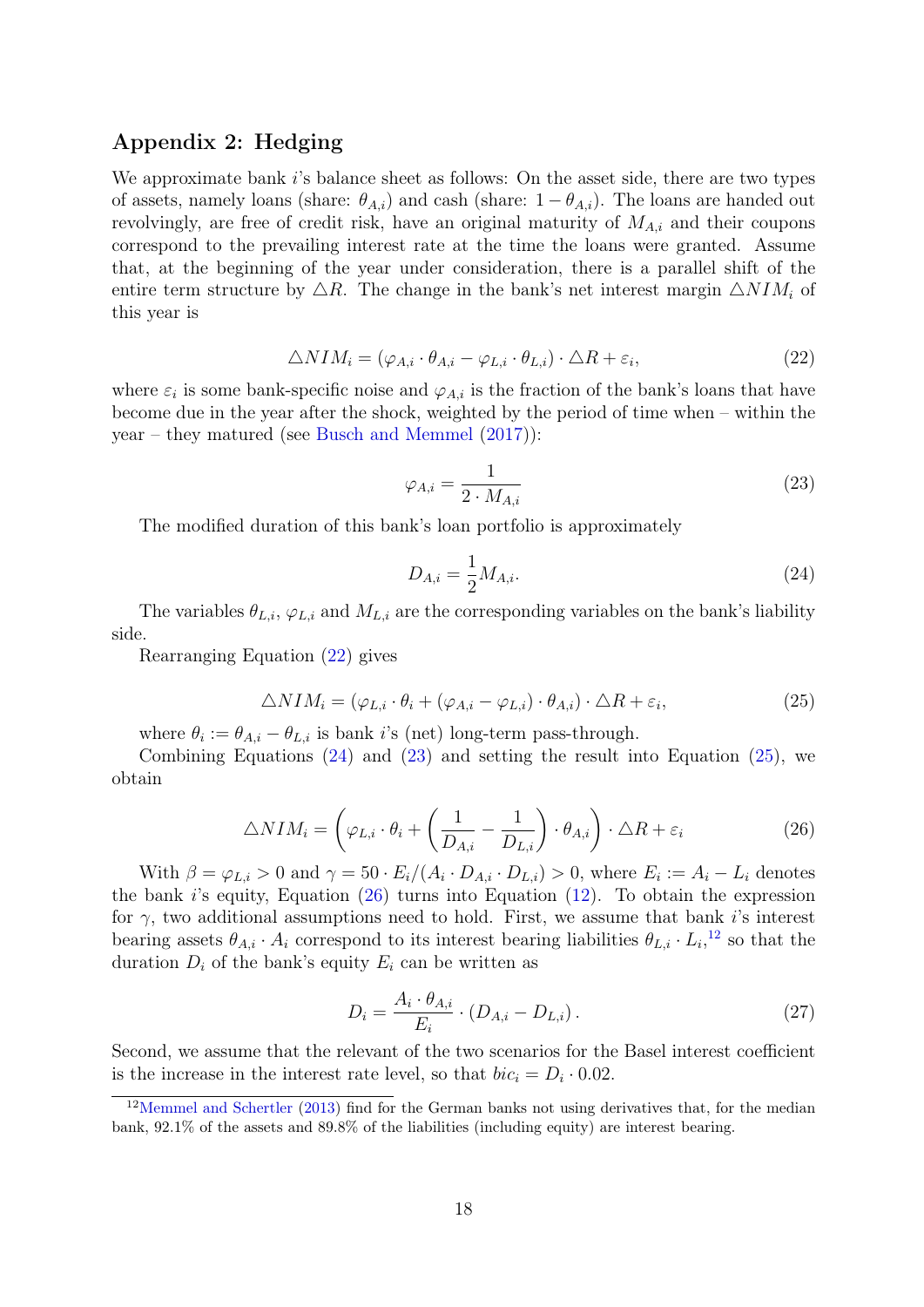## References

- <span id="page-23-6"></span>Albertazzi, U. and L. Gambacorta (2009). Bank profitability and the business cycle. Journal of Financial Stability 5(4), 393–409.
- <span id="page-23-3"></span>Alessandri, P. and B. Nelson (2015). Simple banking: profitability and the yield curve. Journal of Money, Credit and Banking 47 (1), 143–175.
- <span id="page-23-11"></span>Allen, F. and D. Gale (1997). Financial markets, intermediaries and intertemporal smoothing. Journal of Political Economy 105, 523–546.
- <span id="page-23-10"></span>Angbazo, L. (1997). Commercial bank net interest margins, default risk, interest rate risk and off balance sheet activities. Journal of Banking and Finance 21, 55–87.
- <span id="page-23-7"></span>Bolt, W., L. de Haan, M. Hoeberichts, M. Oordt, and J. Swank (2012). Bank profitability during recessions. Journal of Banking and Finance 36, 2552–2564.
- <span id="page-23-1"></span>Busch, R. and C. Memmel (2016). Quantifying the components of the banks' net interest margin. Financial Markets and Portfolio Management 30(4), 371–396.
- <span id="page-23-9"></span>Busch, R. and C. Memmel (2017). Banks' net interest margin and the level of interest rates. Credit and Capital Markets 50(3), 363–392.
- <span id="page-23-8"></span>Claessens, S., N. Coleman, and M. Donnelly (2017). "low-for-long" interest rates and banks' interest margins and profitability: Cross-country evidence. Journal of Finacial Intermediation forthcoming.
- <span id="page-23-14"></span>De Graeve, F., O. De Jonghe, and R. V. Vennet (2007). Competition, transmission and bank pricing policies: Evidence from Belgian loan and deposit markets. Journal of Banking and Finance 31, 259–278.
- <span id="page-23-4"></span>Dell'Ariccia, G., L. Laeven, and R. Marquez (2014). Real interest rates, leverage, and bank risk-taking. Journal of Economic Theory 149, 65–99.
- <span id="page-23-0"></span>Deutsche Bundesbank (2015). Financial Stability Review 2015.
- <span id="page-23-12"></span>Diamond, D. W. and P. Dybvig (1983). Bank runs, deposit insurance and liquidity. Journal of Political Economy 91, 401–419.
- <span id="page-23-5"></span>English, W. B. (2002). Interest rate risk in the bank net interest margins. BIS Quarterly Review. December 2002.
- <span id="page-23-13"></span>Freund, R. J. (1956). The introduction of risk into a programming model. *Economet*rica 24, 253–263.
- <span id="page-23-2"></span>Froot, K. A. and J. C. Stein (1998). Risk management, capital budgeting, and capital structure policy for financial institutions: An integrated approach. Journal of Financial Economics 47, 55–82.
- <span id="page-23-15"></span>Greene, W. H. (2012). Econometric Analysis (7th edition ed.). New Jersey: Prentice Hall.